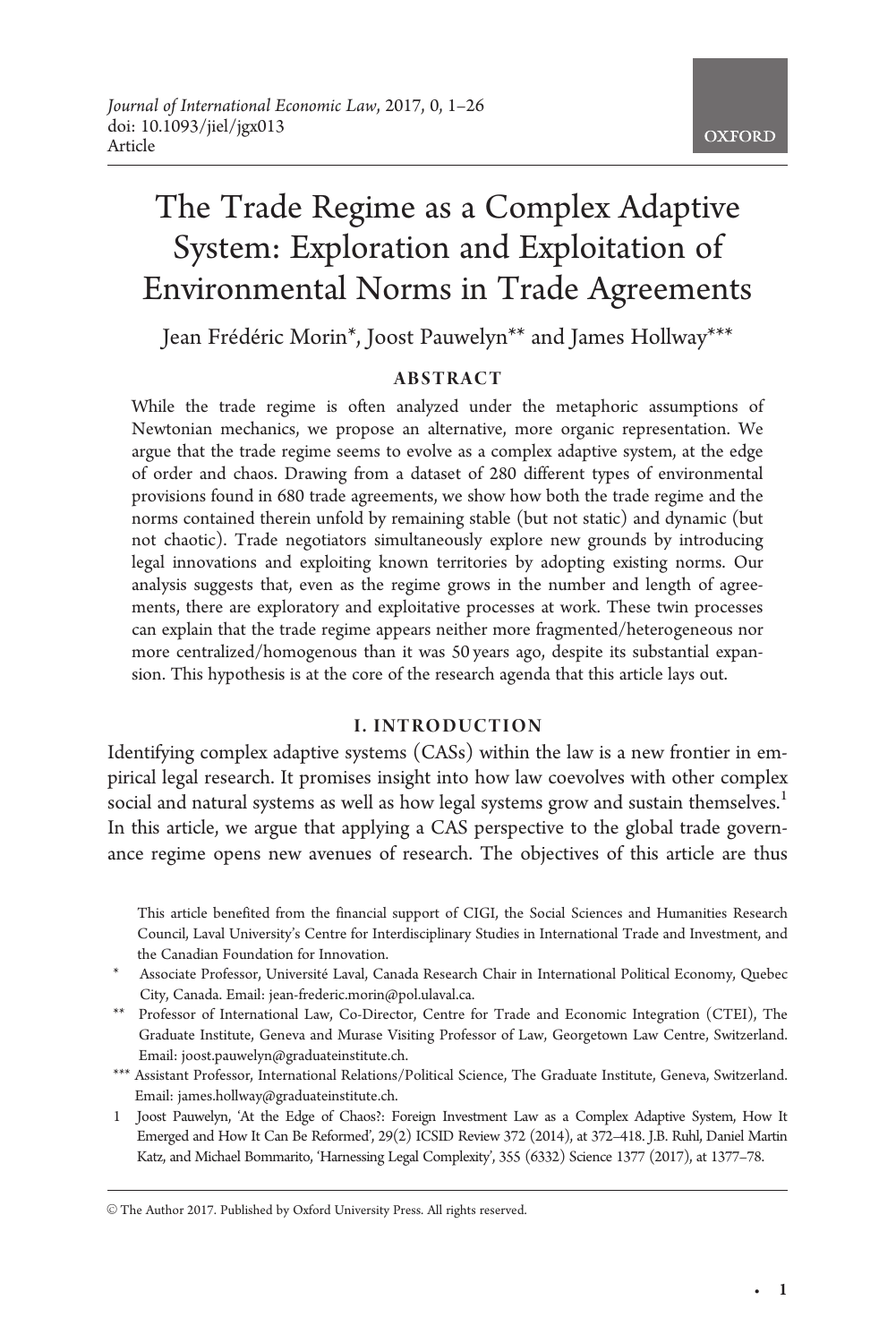programmatic rather than explanatory and we hereby hope to contribute to the foundational work of an emerging research program.

We illustrate the value of a CAS perspective with respect to two dimensions of the trade governance regime. First, we argue that the network of countries' memberships in 680 bilateral, plurilateral, and multilateral trade agreements presents a complex adaptive structure. Second, we argue that patterns of appearance and adoption of norms in these trade agreements—environmental norms, in our example<sup>2</sup>—also suggest a complex adaptive structure. In both, CAS indicates that not only exogenous but also endogenous processes operate.

This second, normative dimension relates most closely to the other contributions in this Special Issue as it relies upon the text of each of the trade treaties. However, in contrast to other contributions (for example, Elsig et al. and Pelc et al.), our empirical analysis does not rely on direct, computer-aided text analysis, but instead human coders identified the 280 different environmental norms (including principles, commitments, and exceptions) that today appear in trade agreements. It also relies on human coders to generate a matrix of legal and substantive relationships between these norms. While computers can easily and accurately identify environment-related provisions within one or more texts, human coding remains more appropriate for identifying and interpreting sometimes ambiguous norms within complex, structured texts and relating them to one another. This is because lexicon-based approaches struggle with the many-to-many relationships words and concepts like norms often have that humans, who parse semantics with comparative ease, can distinguish. For example, the precautionary principle can be expressed in various ways depending on context and cannot always be identified by the co-occurrence of certain keywords. In addition, standard computer-driven text analytic approaches do not permit norms that might emerge across sentences or even paragraphs. Humans recognize intra-textual relationships and anaphora that most textanalytic programs miss. For example, a norm promoting market instruments to achieve environmental objectives may emerge only across a number of specific clauses that evidence that purpose. Lastly, even sophisticated computer-based approaches can only infer latent relationships between concepts from the text provided to them, whereas human coders, especially experts, can judiciously draw upon a contemporary, substance-focused corpus. We therefore provided a detailed codebook $3$  to a team of coders, who parsed all trade agreements from preamble to annex for norms described within the codebook.

The following section presents our conceptualization of the trade regime as a CAS. One general expectation that derives from this conceptualization is that, once initialized, even a continually expanding trade system grows according to a dual process, explored in greater details in sections III and IV, namely the exploration of novel relationships and the exploitation of known information. The conclusion identifies a number of research questions that derive from this conceptualization.

<sup>2</sup> Jean-Frédéric Morin, Andreas Dür, and Lisa Lechner, 'Mapping the Trade and Environment Nexus: Insights from a New Dataset'. For an alternative coding of environmental provision in preferential trade agreements, see José-Antonio Monteiro, Typology of Environment-Related Provisions in Regional Trade Agreements. World Trade Organization Working Paper ERSD-2016-13 2016.

<sup>3</sup> Jean-Frédéric Morin, 'TREND (TRade & ENvironment Database) Codebook' (July 2016), Canada Research Chair in International Political Economy, available at [www.chaire-epi.ulaval.ca/trend](http://www.chaire-epi.ulaval.ca/trend) (visited 16 January 2016).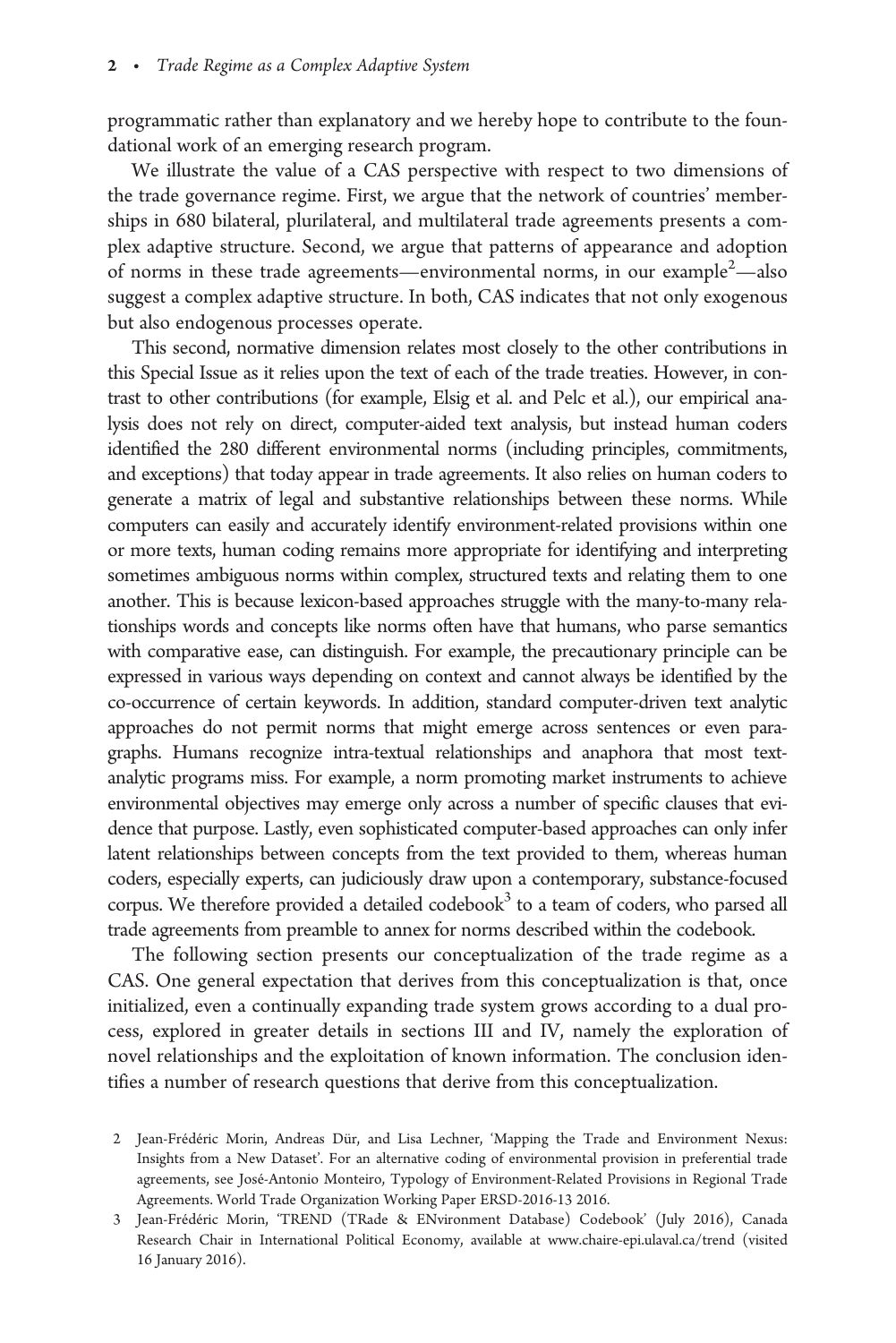### II. THE TRADE REGIME THROUGH THE LENS OF COMPLEXITY **THEORY**

#### A. The trade governance regime

We favor a broad definition of the trade governance regime.<sup>4</sup> It includes multilateral trade agreements as well as bilateral and regional trade agreements (hereinafter, preferential trade agreements or PTAs). It also includes actors negotiating trade treaties as well as dispute settlement and committee-level activity, rulings and norms under these treaties, with the parties, officials, and adjudicators engaged therein. Our definition, however, does not include treaties that may interact with trade but are not 'as such' trade agreements (e.g. bilateral investment treaties or multilateral environmental agreements).

How researchers conceive of such regimes highlights or obscures certain features of their evolution. Trade governance is often analyzed under a Newtonian lens that atomistically disaggregates the elements of a system and investigates their interaction, if at all, as linear. For example, many commentators separate the World Trade Organization (WTO) from PTAs as if they operate independently. When PTAs are considered, they are also often analyzed independently from other PTAs and the WTO. Even those that explicitly investigate interactions between PTAs and the WTO conceive of coordination and conflict between distinct entities.<sup>5</sup> Common metaphors that follow include 'building blocks', 'stumbling stones', 'parallel tracks', 'ratchet effect', and 'domino theory'.<sup>6</sup> These metaphors lead us to expect stability unless and until an exogenous pressure provokes change. The impact of PTAs on the WTO, for example, is typically pictured as the exogenous pressure of a chaotic 'spaghetti bowl' that potentially contradicts and risks undermining the  $WTO<sup>7</sup>$  Otherwise, the trade regime is seen as evolving at a glacial pace between the major rounds of multilateral trade negotiations (e.g. Tokyo Round, Uruguay Round, and the failed Doha Round).

#### B. The trade regime as a CAS

A CAS lens promotes a somewhat different view. Melanie Mitchell defines CAS as 'system[s] in which large networks of components with no central control and simple rules of operation gives rise to complex collective behavior, sophisticated information processing and adaptation via learning or evolution'.8 Not every 'complicated' system is 'complex adaptive' though. Complicated systems can be understood by disaggregating the whole into its constituent parts and studying how

<sup>4</sup> Our definition is so broad that it might be more appropriate to talk about the trade regime complex instead. However, since this article relies on complexity theory, we prefer to avoid the frequent confusion between complex as a structure (as in a regime complex) and complexity as a property of a system (as a complex adaptive system). A regime complex does not necessarily display complexity.

<sup>5</sup> Milewicz, Karolina, James Hollway, Claire Peacock, and Duncan Snidal, 'Beyond Trade: the Expanding Scope of the Non-Trade Agenda in Trade Agreements' Journal of Conflict Resolution, to be published.

<sup>6</sup> Sophie Meunier and Jean-Frédéric Morin, 'No Agreement is an Island: Negotiating TTIP in a Dense Regime Complex', in Jean- Frédéric Morin et al. (eds), The Politics of Transatlantic Trade Negotiations: TTIP in a Globalized World (Abingdon: Routledge 2016), at 196.

<sup>7</sup> Jagdish Bhagwati, Termites in the Trading System: How Preferential Agreements Undermine Free Trade (Oxford: Oxford University Press, 2008).

<sup>8</sup> Melanie Mitchell, Complexity: A Guided Tour (Oxford: Oxford University Press 2009) 13.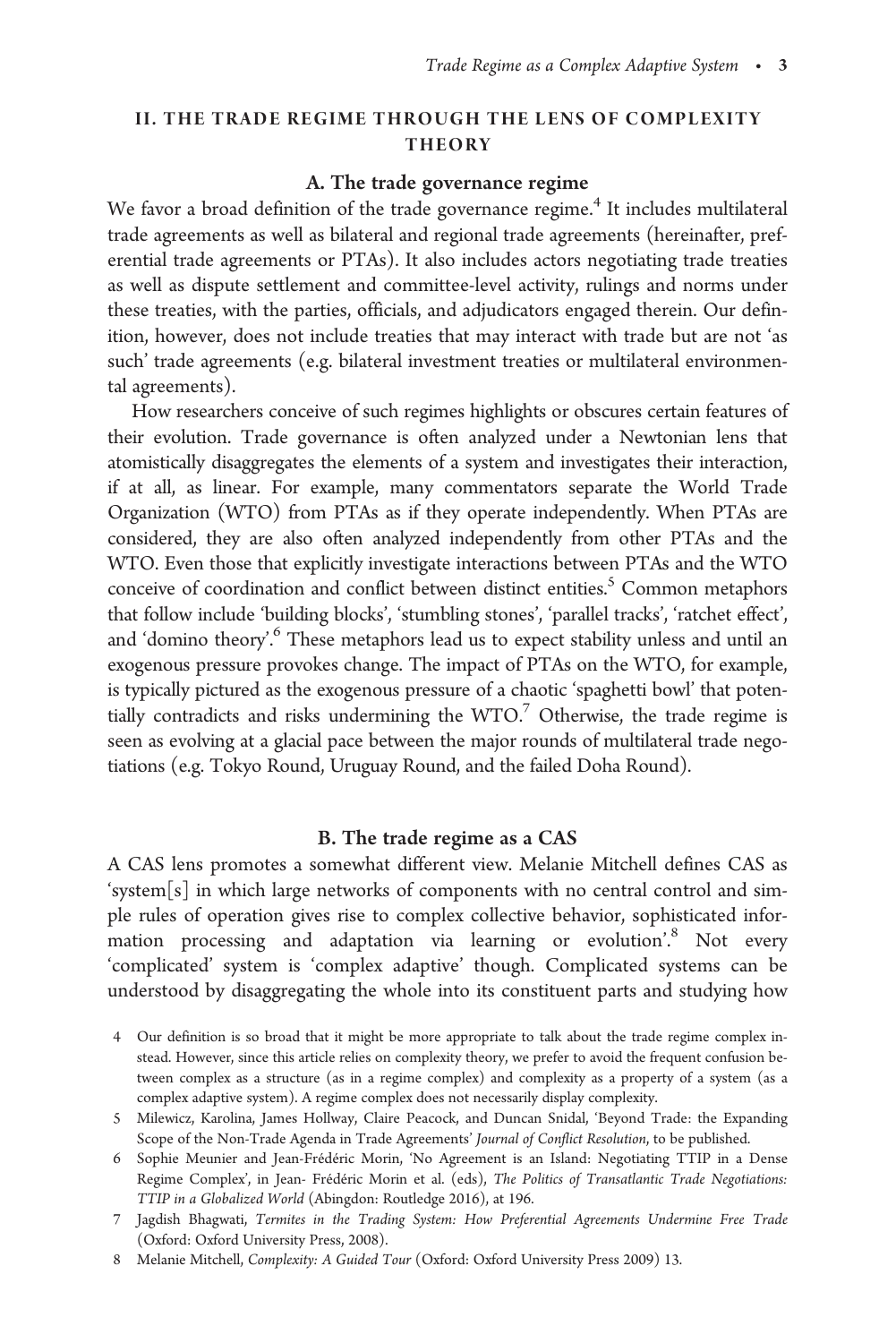they interact because the 'various elements that make up the system maintain a degree of independence from one another'.9 Clocks, for example, are decomposable, linear, inert, predictable, and amenable to Newtonian analysis. CAS, though, can issue recognizable patterns, but the specific details of their evolution remain unpredictable due to complex dependencies and nonlinearities. Most commonly cited examples of CAS include the economy, ant colonies, the immune system, the brain, cities, jazz bands, and the galaxy. $^{10}$ 

Some international regimes seem to correspond well to Mitchell's definition of a CAS. The 'international' is one political domain where there is no central hierarchical authority and globalization is the archetypical example of social inter-connectivity. Yet, despite some pioneering works, $11$  international studies lags behind other disciplines in seizing CAS's descriptive and explanatory power. A burgeoning literature advocates  $CAS<sub>1</sub><sup>12</sup>$  emphasizing its theoretical supremacy, but to date scholars have only conducted a few empirical investigations on environmental treaties $^{13}$  or foreign investment law.14 This article is the first attempt to explicitly conceptualize the trade regime as a CAS.

While many criteria appear in the literature, six common criteria of a CAS are: (i) multiple heterogeneous elements, (ii) no central coordination, (iii) interdependency,

9 John H. Miller and Scott E. Page, Complex Adaptive System: An Introduction to Conceptual Models of Social Life (Princeton: Princeton University Press 2007) 9.

- 11 James N. Rosenau, 'Foreign Policy as Adaptive Behavior: Some Preliminary Notes for a Theoretical Model', 2(3) Comparative Politics 365 (1970); Robert Axelrod and William D. Hamilton, 'The Evolution of Cooperation', 211(4489) Science 1390 (1981); George Modelski, 'Is World Politics Evolutionary Learning?', 44(1) International Organization 1 (1990); Robert Jervis, System Effects: Complexity in Political and Social Life (Princeton: Princeton University Press 1997).
- 12 John Urry, 'The Complexity of the Global', 22(5) Theory, Culture & Society 235 (2005); Emilian Kavalski, 'The Fifth Debate and the Emergence of Complex International Relations Theory: Notes on the Application of Complexity Theory to the Study of International Life', 20(3) Cambridge Review of International Affairs 435 (2007); Neil E. Harrison, Complexity in World Politics: Concepts and Methods of a New Paradigm (New York: State University of New York Press 2006); Shu-Yun Ma, 'Political Science at the Edge of Chaos? The Paradigmatic Implications of Historical Institutionalism', 28(1) International Political Science Review 57 (2007); Armando Geller and Scott Moss, 'Growing Qawm: An Evidence-Driven Declarative Model of Afghan Power Structures', 11(2) Advances in Complex Systems 321 (2008); Karen J. Alter and Sophie Meunier, 'The Politics of International Regime Complexity', 7(1) Perspectives on Politics 13 (2009); Robert Deuchars, 'Deleuze, DeLanda and Social Complexity: Implications for the 'International'', 6(2) Journal of International Political Theory 161 (2010); Antoine Bousquet and Simon Curtis, 'Beyond Models and Metaphors: Complexity Theory. Systems Thinking and International Relations', 24(1) Cambridge Review of International Affairs 43 (2011); Erika Cudworth and Stephen Hobden, Posthuman International Relations: Complexity, Ecologism and Global Politics (London: Zed Books, 2011); Armando Geller, 'The Use of Complexity-Based Models in International Relations: A Technical Overview and Discussion of Prospects and Challenges', 24(2) Cambridge Review of International Affairs 63 (2011); Robert Gayer and Steve Pickering, 'Applying the Tools of Complexity to the International Realm: From Fitness Landscapes to Complexity Cascades', 24(1) Cambridge Review of International Affairs 5 (2011); Emilian Kavalski, 'Waking IR up from its "deep Newtonian slumber"', 41(1) Journal of International Studies 137 (2012); Seva Gunitsky, 'Complexity and Theories of Change in International Politics', 5(1) International Theory 35 (2013).
- 13 Rakhyun E. Kim, 'The Emergent Network Structure of the Multilateral Environmental Agreement System', 23(5) Global Environment Change 980 (2013).
- 14 Pauwelyn, above n 1, at 1. Sergio Puig, 'International Regime Complexity and Economic Law Enforcement', 17(3) Journal of International Economic Law 491 (2014).

<sup>10</sup> Mitchell, above n 7, 3–12.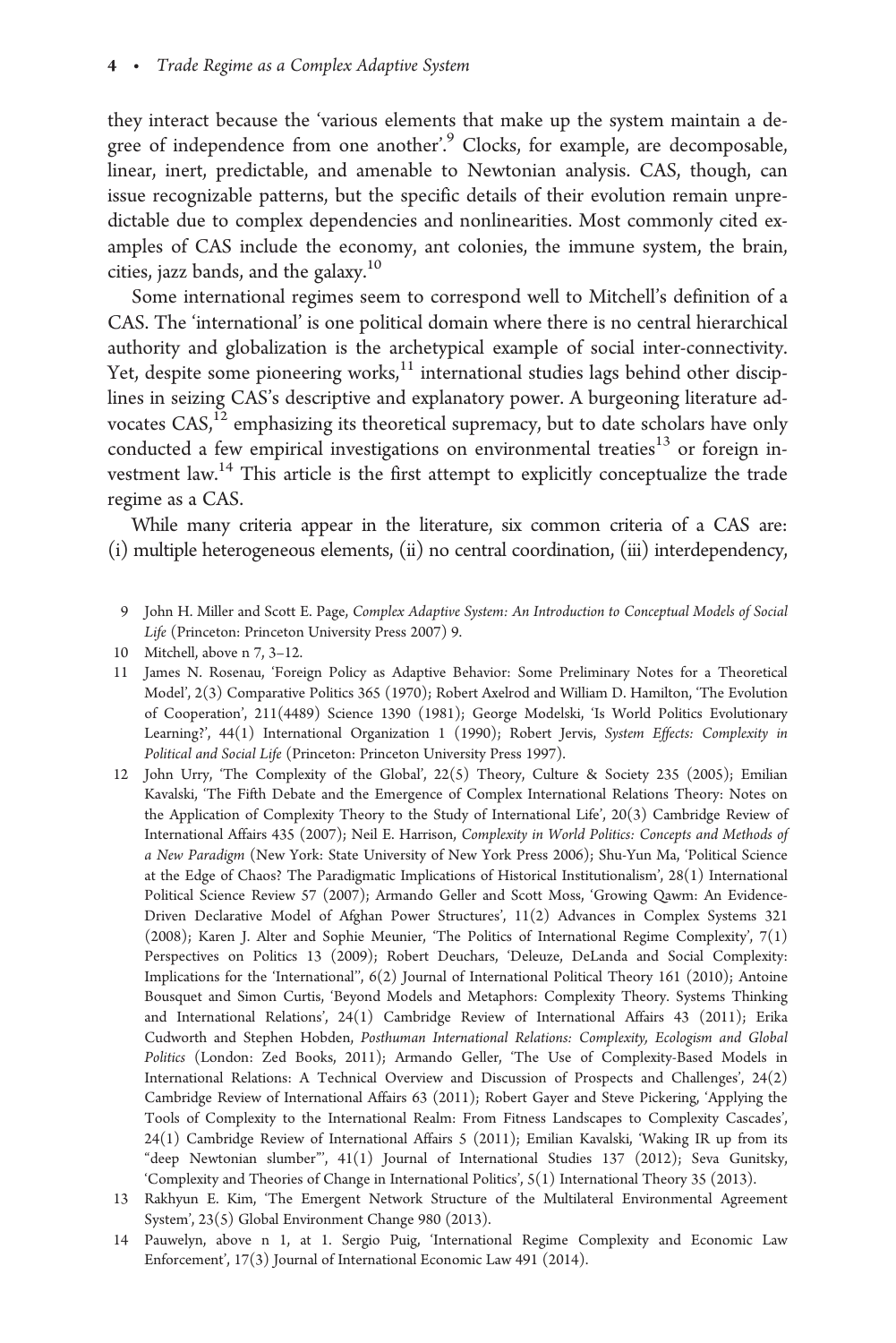(iv) simple rules of operation, (v) a multiscale structure, and (vi) openness.<sup>15</sup> The trade governance regime has all these characteristics.

First, the trade governance regime consists of several elements like any system or structure. It is composed of thousands of agents, including trade negotiators and adjudicators as well as hundreds of institutional artifacts such as trade agreements, regional organizations, customary rules, and social norms.16 Not only are there many and many different types of actors and institutions, but they also have diverse interests and preferences, such as which (if any) environmental norms should be included in trade agreements.<sup>17</sup>

Second, these heterogeneous elements are not centrally coordinated. The conclusion of trade agreements does neither require central approval from a multilateral organization nor is there any formal coordination involved. While WTO members have to notify the WTO of their PTAs and must meet certain minimum requirements (e.g. a PTA must liberalize 'substantially all' trade), the notification record of WTO members is far from perfect, and the WTO rules on PTAs (e.g. GATT Article XXIV) are vague and not effectively enforced.<sup>18</sup>

Third, despite the heterogeneity of constitutive elements and lack of hierarchical arrangement, the trade regime is held together by shared principles and relational dependencies.<sup>19</sup> Trade agreements and dispute settlement awards have avoided blatant incoherencies, as they are negotiated, interpreted, implemented, and adjudicated in the shadow of each other, under the umbrella of a shared liberal credo and guided by WTO minimum rules (as demonstrated by Elsig et al. in this Issue). This relative coherence results from dense social, legal, and political relations, thus linking each element to some other elements of the system and providing some centripetal force.<sup>20</sup>

- 15 Philippe Le Prestre, 'The Meaning of Complex Governance' (on file with the author at Université Laval, Canada). Philippe Le Prestre makes a useful distinction between CAS characteristics (what they are) and their properties (what they do). For a conceptual discussion of these properties, see Miller and Page, above n 8; Mitchell, above n 7. For its application to International Studies, see Emilian Kavalski, World Politics at the Edge of Chaos: Reflection on Complexity and Global Life (Albany: State University of New York Press, 2016); Harrison, above n 11.
- 16 Andreas Dür, Leonardo Baccini, and Manfred Elsig, 'The Design of International Trade Agreements: Introducing a New Dataset', 9(3) The Review of International Organizations 353 (2014) at 354.
- 17 Henrik Horn, Petros C. Mavroidis, and Andre´ Sapir, 'Beyond the WTO? An Anatomy of EU and US Preferential Trade Agreements', 33(11) The World Economy 1565 (2010), at 1566.
- 18 Petros C. Mavroidis, 'Always Look at the Bright Side of Non-Delivery: WTO and Preferential Trade Agreements, Yesterday and Today', 10(3) World Trade Review 375 (2011), at 376.
- 19 See Valbona Muzaka and Mattew Louis Bishop, 'Doha Stalemate: The End of Trade Multilateralism', 41(2) Review of International Studies 383 (2015); Laura Gomez-Mera and Andrea Molinari, 'Overlapping Institutions, Learning, and Dispute Initiation in Regional Trade Agreements: Evidence from South America', 58(2) International Studies Quarterly 269 (2013), at 269; James Hollway and Johan Koskinen, 'Multilevel Embeddedness: The Case of the Global Fisheries Governance Complex', 44 Social Networks 281 (2016), at 282.
- 20 Robert Wolfe, 'See you in Geneva? Legal (Mis)Representations of the Trading System', 11(3) European Journal of International Relations 339 (2005), at 346; Joost Pauwelyn and Wolfgang Alschner, 'Forget about the WTO: The Network of Relations between PTAs and double PTAs', in Andreas Dür and Manfred Elsig (eds), Trade Cooperation: The Purpose, Design and Effects of Preferential Trade Agreements (Cambridge: Cambridge University Press, 2015), at 510. ('The PTA network visualization confirms that, especially in the Americas and South East Asia, PTAs tend to be deep. The EU, the US, Chile, Mexico, Singapore, Australia and New Zealand are central players in this network. The fact that these rules are crafted today by a handful of interconnected hub countries rather than isolated clusters of independent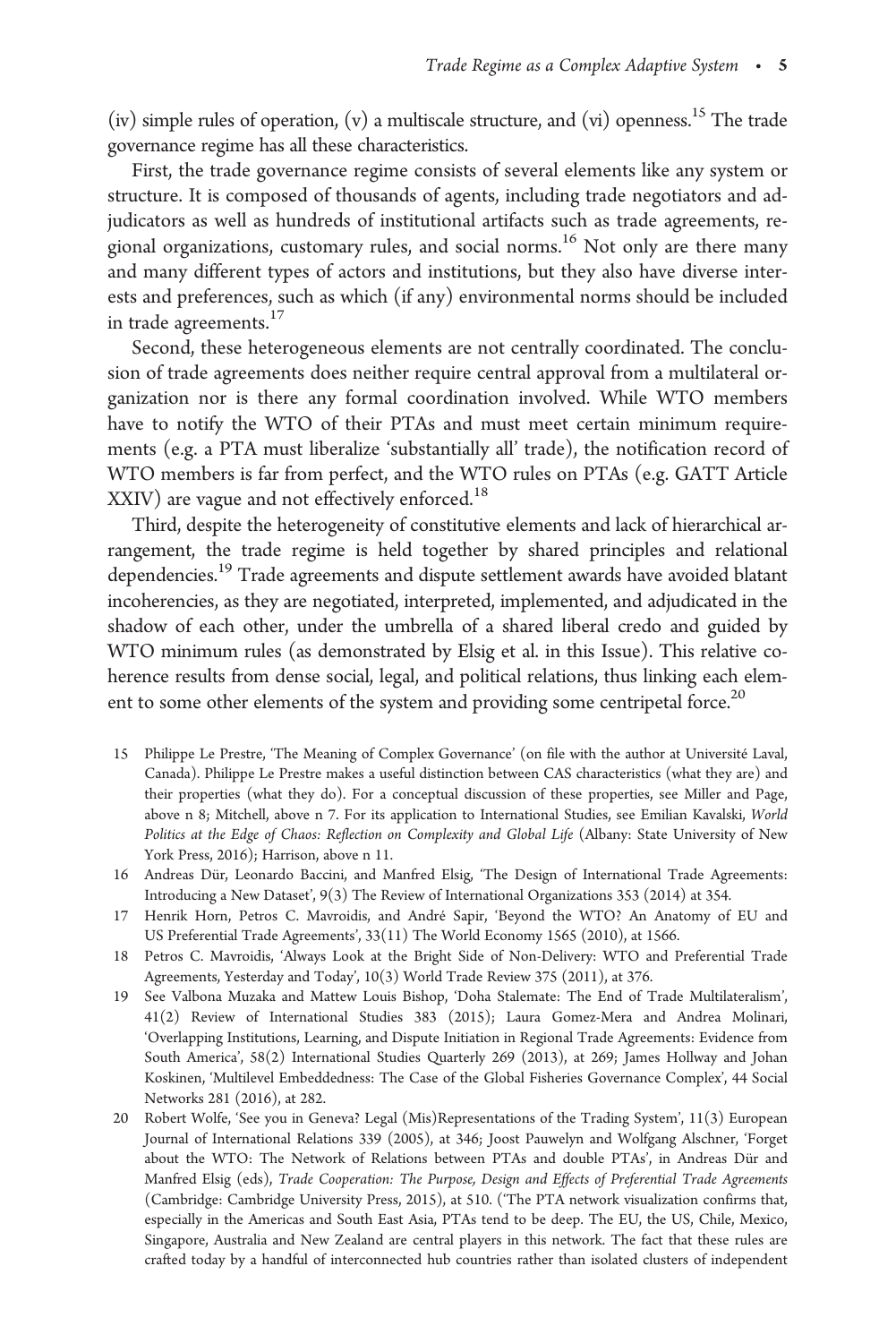Fourth, the system operates under relatively simple rules. Only around 200 countries or separate customs territories have the authority to negotiate, adopt, and adjudicate trade agreements, and they do so under well-established rules of international law. Still, boundedly rational actors can learn from their experiences and the actions of others to update and expand their behavior as well as the rules of operation.<sup>21</sup>

Fifth, the trade system has a multilevel structure with established general principles (e.g. national treatment, tariff commitments, and necessity exceptions), gradually evolving norms (e.g. nontariff barriers), and rapidly mushrooming detailed rules (e.g. the requirement to disclose the origin of genetic resources in patent applications). $^{22}$  Different processes operate simultaneously at different scales in an interdependent manner. For example, competition among detailed trade rules $^{23}$  is related to the diffusion of certain models of trade agreements.<sup>24</sup>

Lastly, despite being recognizable as a system, the trade regime is also open to its environment like other natural and social systems. As the WTO Appellate Body has provided, it is 'not to be read in clinical isolation from [the rest of] public international law'.<sup>25</sup> The trade governance system is relatively open to influences from domestic law and politics as well as cognate governance regimes. CASs are thus still open to exogenous influences.

Yet a CAS lens differs from a Newtonian lens in important ways. First, it deems the components (e.g. actors and institutions) within the regime as transactive and adaptive.<sup>26</sup> This in turn leads to the (endogenous) emergence of system features that cannot be reduced to individual components ('the whole is greater than the sum of its parts'). Second, a CAS view suggests the trade governance regime is less 'frozen' than the WTO's negotiating arm. Plenty of 'micro-level innovation' occurs in the dispute settlement system of the WTO and its committee monitoring activities in conjunction with other trade agreements, especially PTAs. At the same time, the trade

rule makers is likely to facilitate the convergence of views and the emergence of a coherent body of WTO-extra norms.').

- 21 Mark S. Copelovitch and Tonya L. Putnam, 'Design in Context: Existing International Agreements and New Cooperation', 68(2) International Organization 471 (2014); Covadonga Meseguer, 'Rational Learning and Bounded Learning in the Diffusion of Policy Innovations', 18(1) Rationality and Society 35 (2006).
- 22 John H. Barton et al., The Evolution of the Trade Regime: Politics, Law and Economics of the GATT and the WTO (Princeton: Princeton University Press, 2006).
- 23 See Dür et al., above n 15, at 355; Horn et al., above n 16, at 1587.
- 24 Peter Egger and Mario Larch, 'Interdependent Preferential Trade Agreement Memberships: An Empirical Analysis', 76(2) Journal of International Economics 384 (2008), at 386; Maggie Xiaoyang Chen and Sumit Joshi, 'Third Country Effects on the Formation of Free Trade Agreements', 82(2) Journal of International Economics 238 (2010), at 239; Richard Baldwin and Dany Jainovich, 'Are Free Trade Agreements Contagious?', 88(1) Journal of International Economics 1 (2012), at 10. (Baldwin and Jainovich provide that: 'basic hypothesis is that much of the spread of regionalism is driven by "defensive" FTAs, i.e., nations sign FTAs to reduce the discrimination created by FTAs signed among their trade partners. FTAs are contagious and the degree of contagion is related to the importance of the partners' markets.')
- 25 WTO Appellate Body Report, United States Standards for Reformulated and Conventional Gasoline (US Gasoline), WT/DS2ABR, adopted 29 April 1996, 17; Joost Pauwelyn, Conflict of Norms in Public International Law: How WTO Law Relates to Other Rules of International Law (Cambridge: Cambridge University Press, 2003) 29.
- 26 Mustafa Emirbayer, 'Manifesto for a Relational Sociology', 103(2) The American Journal of Sociology 281–317 (1997).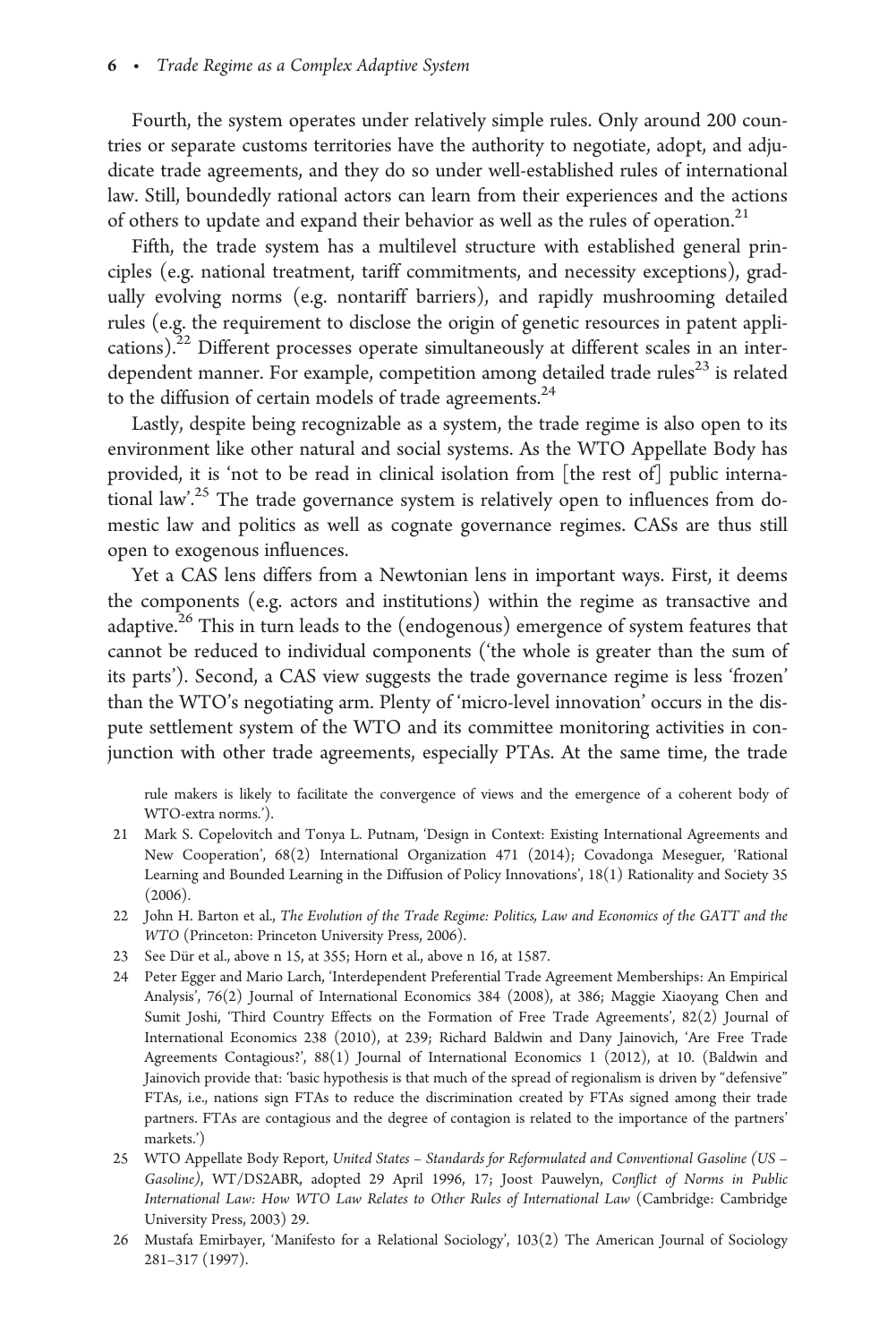regime is less 'chaotic' than many PTA observers may believe. Order is brought to the system not only by multilateral agreements, but also by the appearance of similar norms across many PTAs and other centripetal forces discussed earlier.

We do not claim that a CAS lens is necessarily superior to a Newtonian one. Despite Einstein's theory of relativity being accepted as a more accurate physical model, Newtonian physics continues to be useful for most quotidian calculations. In the context of the trade governance regime, a Newtonian lens may be a useful first approximation. However, as each theoretical lens builds on different metaphors and assumptions, they highlight different research questions that we should not ignore but instead explore.

So far, we have argued that the trade regime has all the features of a CAS; the next step is to identify how this change of perspective might result in different expectations about how the trade system evolves.

# C. Expected growth in complexity: at the edge of exploitation and exploration

A complexity lens leads us to expect a CAS to develop consistent with the six conditions identified above. Stuart Kauffman, a leading complexity theorist, proposes that complex systems expand into the 'adjacent possible' as much as they can without undermining their internal organization.<sup>27</sup> On the face of it, what we witness with the trade regime is consistent with this hypothesis. There are more agreements, issue-areas covered, participating countries, and dispute settlement systems and rulings than previously.28 While several trade agreements concluded in the 1960s have less than 10 pages, some recent trade agreements have more than 1000 pages. This growth, however, has not plunged the regime into chaos. CAS theory expects that the interdependencies connecting the various elements of the system ensure that a system expansion is not realized at the expense of its internal organization.

The fact that elemental units have simple rules of operation does not limit the growth in complexity.<sup>29</sup> On the contrary, the simple rule of natural selection has led to the complex biosphere, and the simple rule of profit-seeking entities has led to a complex economy. As observed by Miller and Page: '[s]imple rules in a stark environment can generate complex aggregate behaviors.'30 Thus, if trade agreements are increasing in frequency and if trade agreements are getting longer, it is not necessarily because contemporary trade negotiators are more sophisticated individuals than their predecessors; they are largely building on preexisting elements and following the same 'simple rules' as those before them.

Then, where does this complexity come from? While exogenous pressures influence a CAS by virtue of it being open (the sixth condition listed above), complexity

- 28 See Dür et al., above n 15, at 355 and Horn et al., above n 16, at 1565.
- 29 Ann Florini, 'The Evolution of International Norms', 40 International Studies Quarterly (1996), at 363.
- 30 See Miller and Page, above n 8, at 231.

<sup>27</sup> Stuart Kauffman, The Origins of Order (Oxford: Oxford University Press, 1993). CAS are constantly changing, which implies that causal processes that are observed at a given time might not be applicable at another time. This makes illusive the search for timeless laws apart from this tendency to grow in complexity.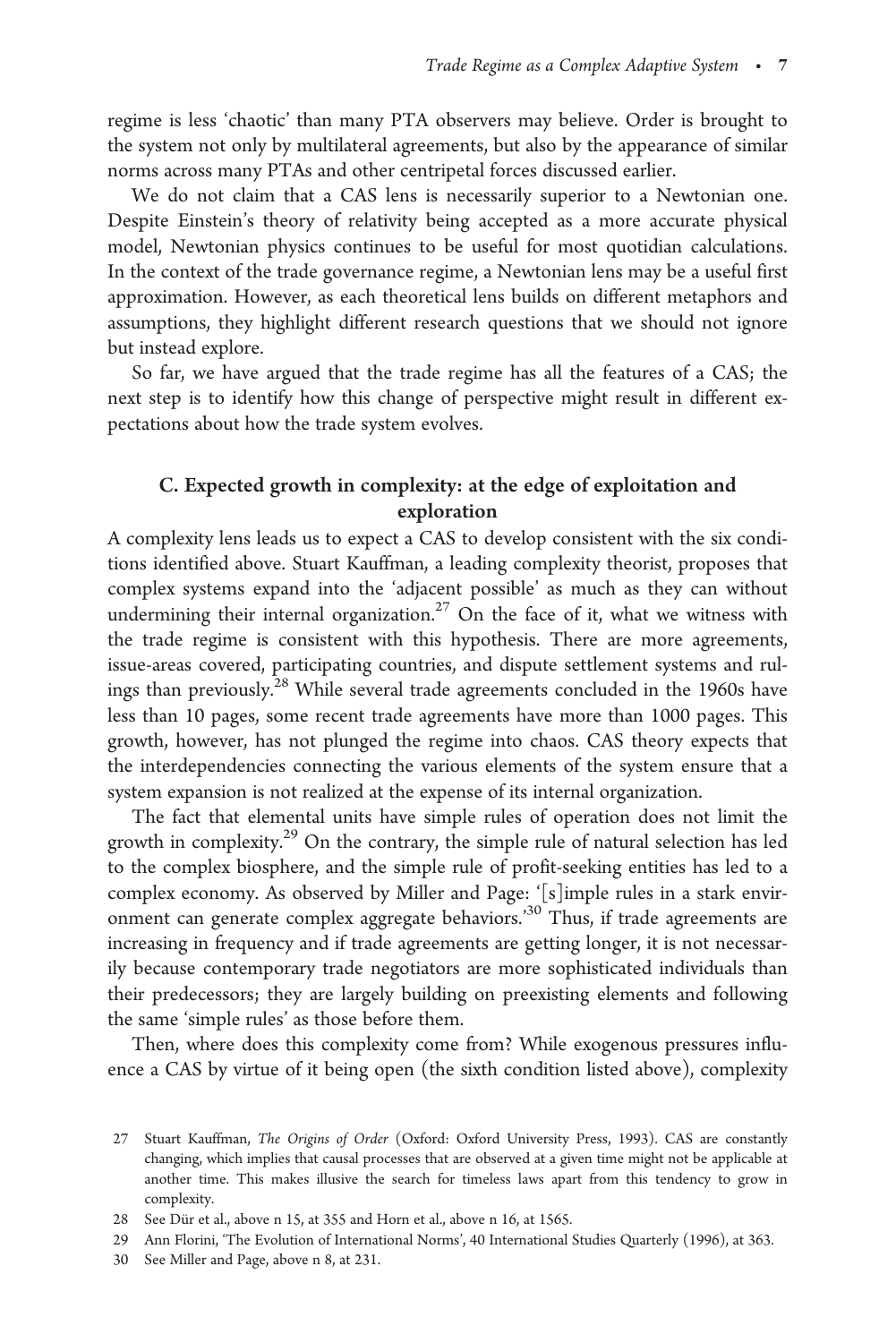theorists also expect it to develop organically and endogenously through processes of 'exploitation' and 'exploration' that keep a system in balance at the edge of order and chaos.31 'Exploration' refers to the efforts to create future capabilities by means of 'search, variation, experimentation, and discovery', and implies venturing into the unknown, introducing chaos to a system. 'Exploitation' refers to the leveraging of existing capabilities through activities like 'reproduction, refinement, efficiency selection, and implementation', and means moving incrementally toward known strategies, and the imposition of some order.<sup>32</sup> For an ant colony, the creation of a satellite nest is an exploratory strategy, while nest-mate recruitment for foraging is an exploitation strategy. In business systems, exploration can refer to research and development activities, while exploitation can take the form of a scaled up production to achieve economies of scale. In evolutionary biology, genetic mutation is a type of exploration while the exploitation of the genetic pool takes place with inheritance. For any CAS, exploitation can bring benefits in the short term and exploration can bring more benefits to a system in the long run.33

Most systems observe concurrent exploration and exploitation. The challenge is to find an appropriate balance between riskier exploration and safer exploitation at a given time. As March notes, elimination of exploration will make an organization obsolete in a dynamic world: 'Systems that engage in exploitation to the exclusion of exploration are likely to find themselves trapped in suboptimal stable equilibria.<sup>34</sup> In the same manner, continuous exploration, without a sufficient degree of exploitation, will prevent the organization from realizing the potential gains of new discoveries<sup>35</sup>

In this article, we describe the relationship between exploitation and exploration in the trade governance CAS as one between identifying new norms and consolidating existing norms. While innovations may be adopted, innovation and adoption are analytically as distinct as genetic mutation and selection under the theory of evolution or as research and production in business. Nonetheless, innovation and adoption operate jointly to sustain the growth of the trade system.

We discuss below the role of each of these complementary forces as anticipated by CAS theory. We exemplify our arguments by providing empirical illustrations

- 31 Stuart Kauffman and William Macready, 'Technological Evolution and Adaptive Organizations: Ideas from Biology may Find Applications in Economics', 1(2) Complexity 26 (1995), at 26.
- 32 James G. March, 'Exploration and Exploitation in Organizational Learning', 2(1) Organization Science 71 (1991), at 71.
- 33 Ibid, at 85. (March provides: 'Thus, the distance in time and space between the locus of learning and the locus for realization of returns is generally greater in the case of exploration than in the case of exploitation, as is the uncertainty.')
- 34 Ibid, at 71. See also Piero Formica, 'Why Innovators Should Study the Rise and Fall of the Venetian Empire', Harvard Business Review. Hendrik Spruyt, 'Institutional Selection in International Relations: State Anarchy as Order', 48(4) International Organization 527 (1994).
- 35 Kauffman describes this as a complexity catastrophe: 'In short, selection becomes too weak a force to hold an adapting population at adaptive peaks. The population flows down the adaptive hillside to the lowlands. This contention of mutational and selective forces leads, as we shall see, to a complexity catastrophe when the number of parts exceeds a critical value. Beyond that level of complexity, selection cannot climb to peaks or remain there.' Kauffman, above n 26, at 36. See also Andreas Duit and Victor Galaz, 'Governance and Complexity – Emerging Issues for Governance Theory', 21(3) Governance 311 (2008), at 318.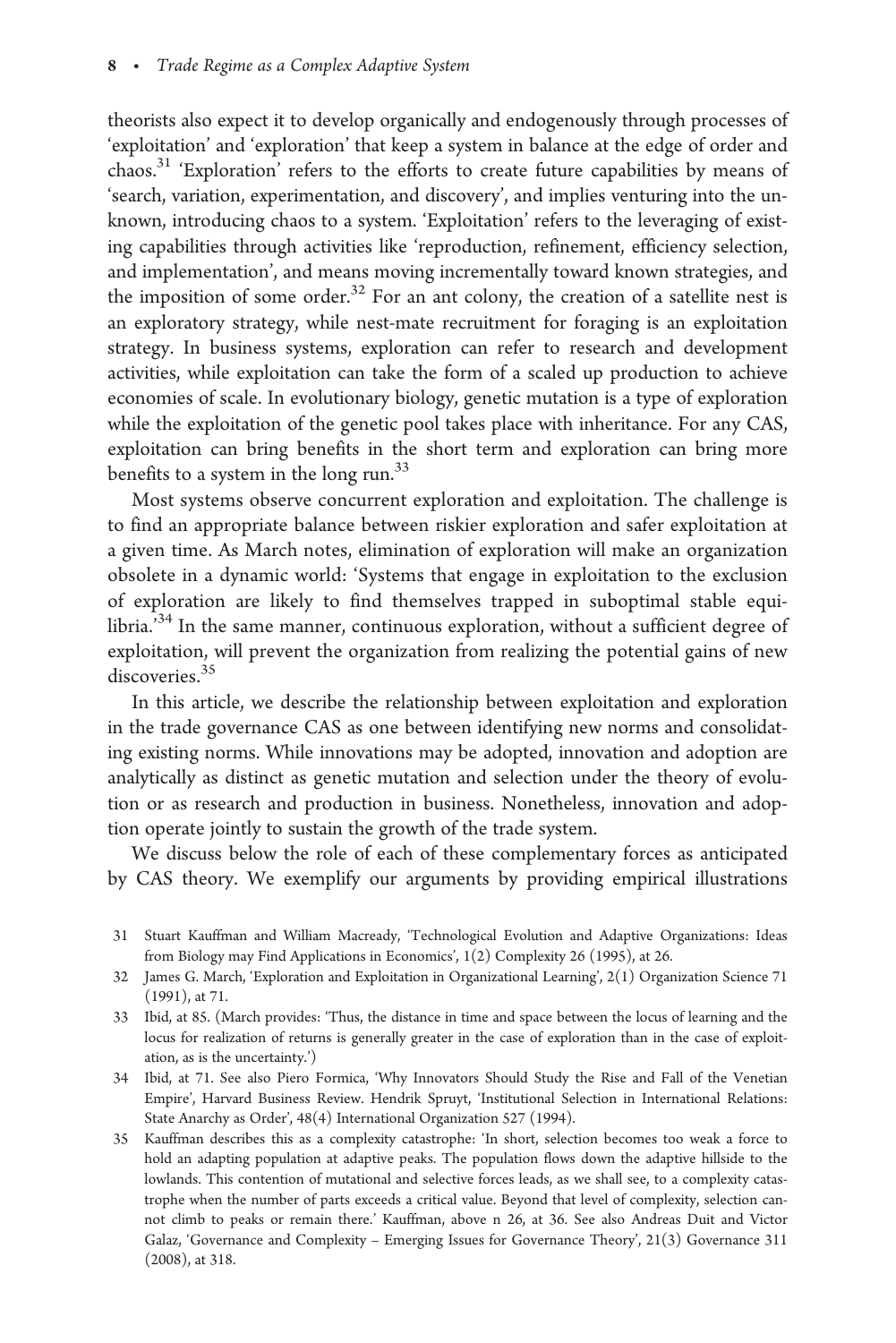<span id="page-8-0"></span>

Figure 1 Cumulative growth of environmental innovations in the trade system. Source: Morin, Pauwelyn and Hollway.

taken from the previously mentioned dataset of trade agreements' environmental provisions. This dataset allows us (i) to detect when a specific type of environmental norm appeared for the first time in a trade agreement and (ii) to measure the extent to which these environmental norms are subsequently reproduced in other trade agreements. Thus, it is with the aid of this dataset that we illustrate how the twin processes of innovation and adoption have fueled the growing complexity of the trade system.

## III. EXPLORATION: INTRODUCTION OF NEW ENVIRONMENTAL NORMS IN TRADE AGREEMENTS

#### A. Increased stock of innovations

The earliest trade agreement in our database is GATT 1947. It includes just two environmental norms, which also counted as 'innovations': the two exceptions provided for the i) protection of plant and animal health and ii) exhaustible natural resources, respectively. In contrast, the Trans-Pacific Partnership (TPP) as signed in 2016 has around 136 different environmental norms.

Figure 1 shows the cumulative number of environmental norms introduced into the trade regime, from 2 norms in 1946 to 288 norms in 2016. The cumulative innovations grow very slowly in the first decades (1950–70s), but accelerate considerably from 1979 to 1991. In 1992, with the creation of NAFTA there is a notable sudden and sharp increase in number. However, from 1992 we see a more regular growth pattern.

More trade agreements are signed every year since the 2000s than during the whole of the 1960s, so it is not surprising that we also see more innovations occurring; each new agreement is another opportunity to innovate. However, as [Figure 2](#page-9-0) shows, the number of innovations per agreement is not constant.<sup>36</sup> It has not increased as steadily as the average number of environmental norms per agreement. The number of innovations per agreement experienced a steep increase in the earlier

<sup>36</sup> The number of legal innovations per agreement is calculated by dividing the number of legal innovations accumulated up to a given year by the total number of agreements signed in the same year.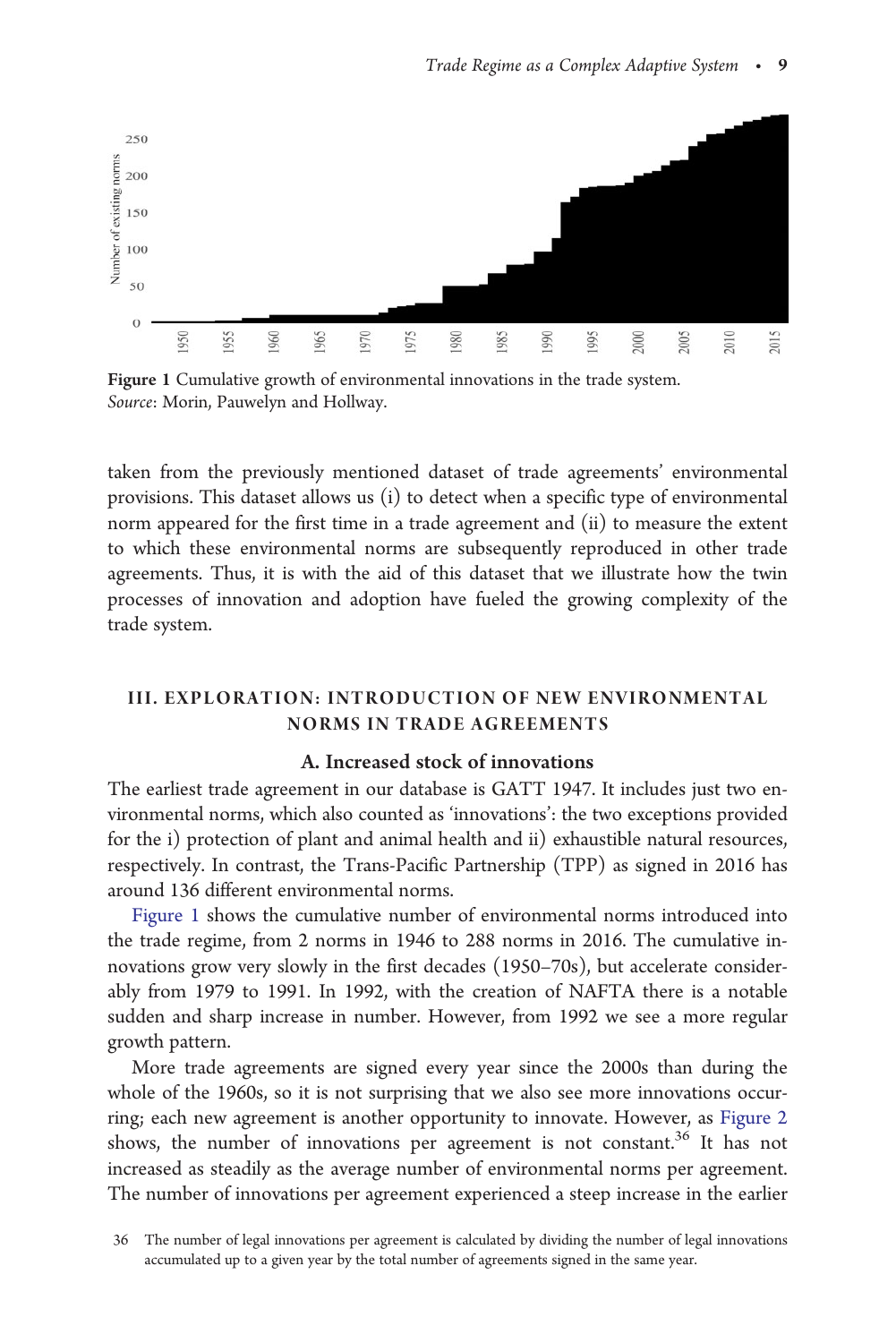<span id="page-9-0"></span>

Figure 2 Cumulative number of innovations per number of agreements. Source: Morin, Pauwelyn and Hollway.

years up to 1960, mostly because of the limited number of agreements signed during this period (which makes the denominator smaller). During the 1960s, as the number of agreements signed increased steeply, the number of legal innovations per year remained stable. This explains the sharp decrease in the number of innovations per agreement during this period. From the early 1970s to the 1990s, however, innovations grew more rapidly, which increased the number of innovations per agreement. Since the early 2000s, the number of innovations per agreement remains quite stable as both the number of innovations and the number of agreements have been rising in parallel and indeed both the numerator and denominator are larger integers. $37$ 

#### B. Legal innovation as a nonlinear phenomenon

Our data suggests that legal innovations are not randomly distributed among PTAs. If they were random, we would expect a roughly normal distribution of innovations across agreements. [Figure 3,](#page-10-0) in contrast, illustrates the uneven distribution of innovation wherein relatively few trade agreements innovate and even fewer include more than one innovation.

By the same token, only a few countries participate in most of the innovations. This is illustrated by [Figure 4](#page-10-0), which sets out the 'proportional' innovation per country. The 'absolute' number of innovations per country has the drawback of not taking into account the number of participating countries in the negotiation process, e.g. innovation in a bilateral trade agreement versus a plurilateral or multilateral agreement. The degree of innovativeness attributed to a country participating in an innovative multilateral negotiation should be lower than when participating in an innovative bilateral agreement. In the calculation of 'proportional' innovations per country, we first divide the innovation points (one point per innovation) that a country obtained from participating in one innovative agreement with the number of participating

<sup>37</sup> Eric D. Beinhocker, The Origin of Wealth: Evolution, Complexity and the Radical Remaking of Economics (Harvard: Harvard Business School Press, 2006) 263.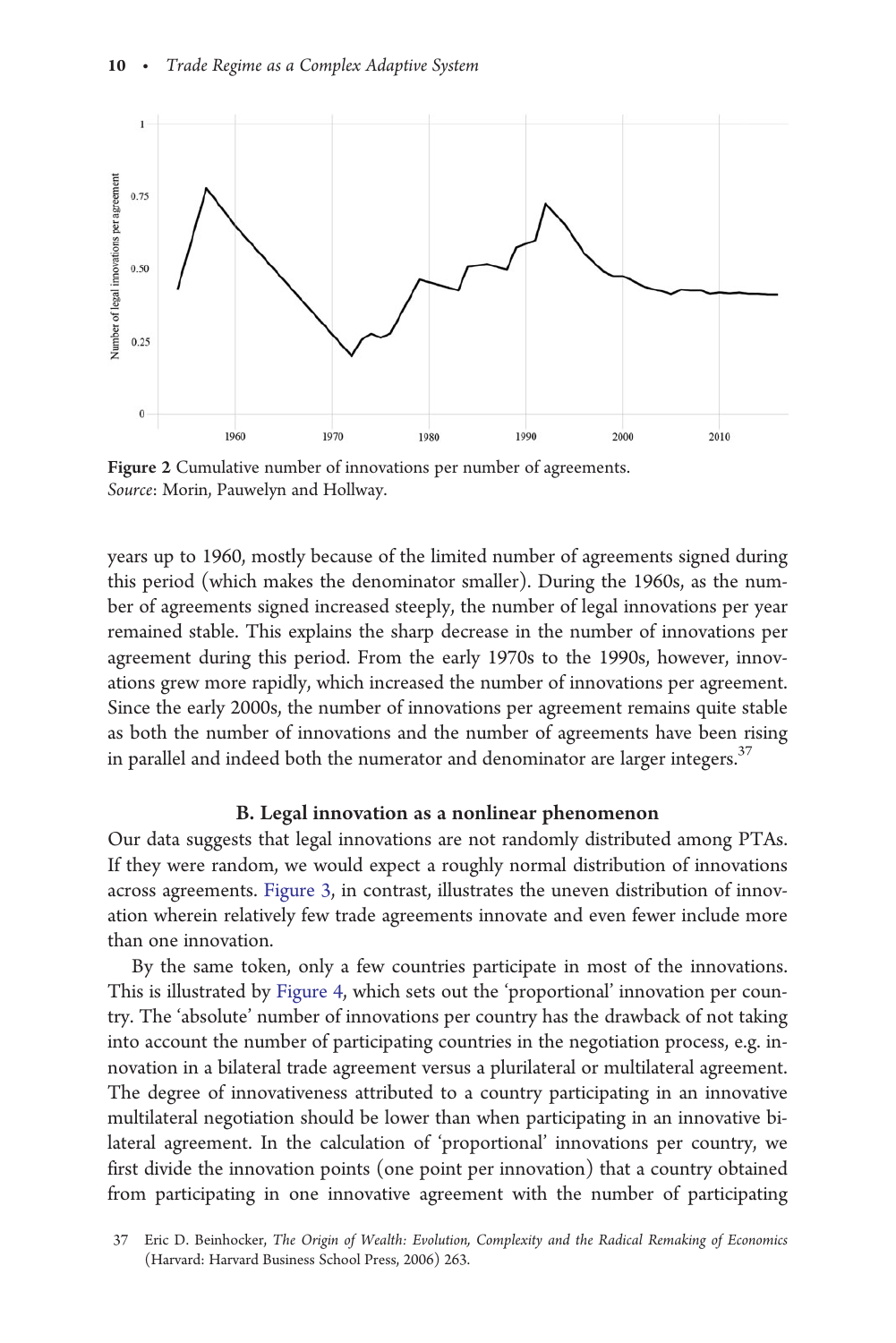<span id="page-10-0"></span>

Figure 3 Distribution of innovation across agreements. Source: Morin, Pauwelyn and Hollway.



Figure 4 Proportional innovations per country. Source: Morin, Pauwelyn and Hollway.

countries in the agreement before summing up the total innovative points by country.<sup>38</sup> The results appear in Figure 4 which, just like Figure 3, has an L-shaped longtailed distribution. This observation calls for explanations.

In popular discourse, the distribution of innovations is often explained in one of two ways [\(Table 1](#page-11-0)). First, there is the mystic view of innovation. This outlook makes a cult of the individual 'inventor' and considers invention as a supernatural process. Persistent visions of lone inventors struggling against all odds and making out-of-theblue discoveries in their workshop/laboratory/garage (e.g. Leonardo da Vinci, Benjamin Franklin, Graham Bell, Bill Gates, and Steve Jobs) mythologize this view.

<sup>38</sup> It should be noted that in our analysis the EC (now EU) is considered as one entity in its external trade relations.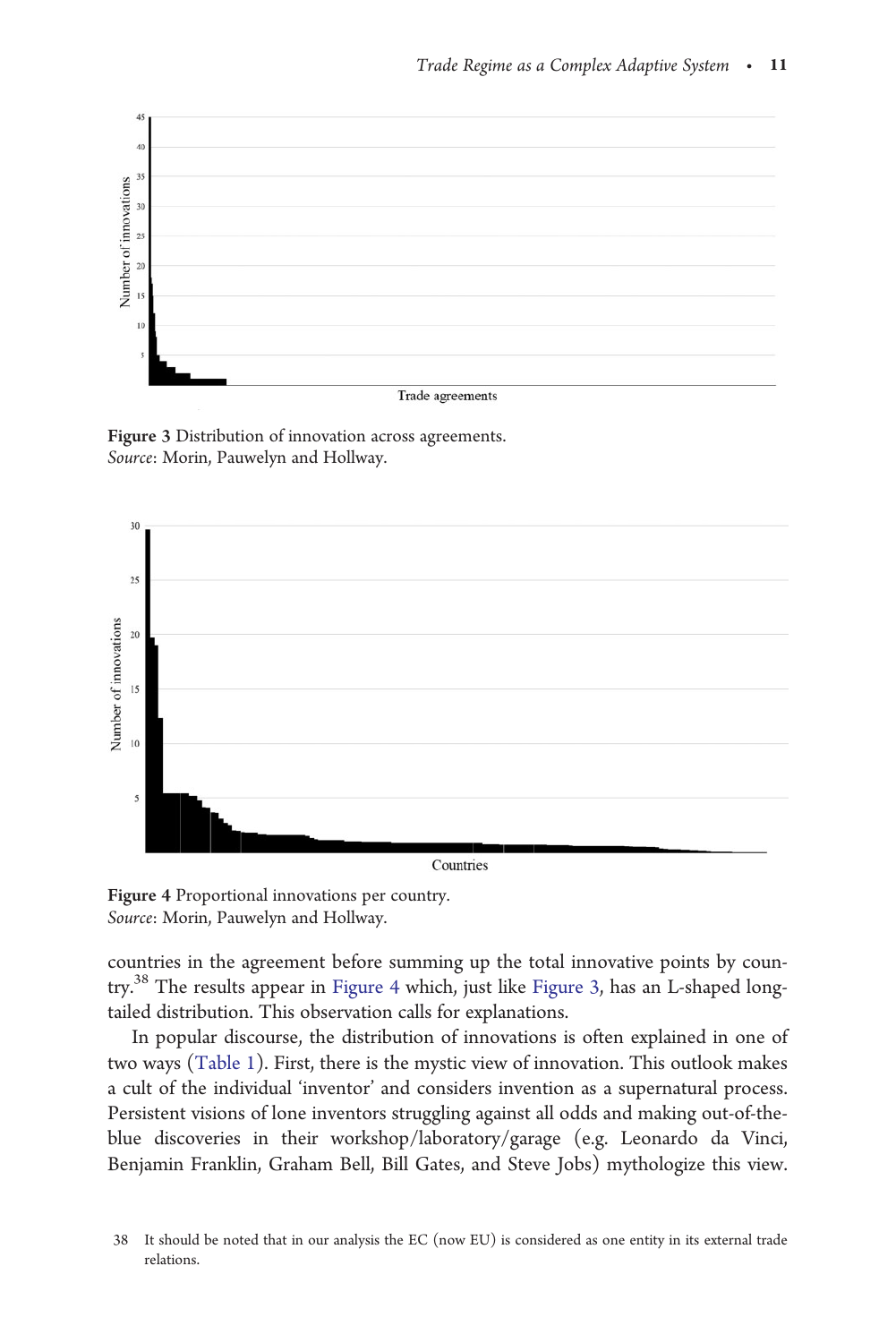| Innovation                                                  | A mystic process<br>(individual level) | A mechanical process<br>(aggregate level)                               | A relational process<br>(system level)                                                   |
|-------------------------------------------------------------|----------------------------------------|-------------------------------------------------------------------------|------------------------------------------------------------------------------------------|
| Rock and Roll                                               | Elvis Presley                          | Music industry sup-<br>ported by copyright<br>laws                      | Combination of<br>folk, country,<br>and blues meet<br>in Memphis                         |
| iPhone                                                      | Steve Jobs                             | US military R&D (GPS,<br>integrated circuits,<br>Internet, etc.)        | Combination of<br>investors, re-<br>searchers, and<br>entrepreneurs in<br>Silicon Valley |
| Modern banking system Cosmo Medici                          |                                        | Capital accumulation<br>during Renaissance                              | Combination of fi-<br>nancial, political,<br>and family ties                             |
| The best peer-review<br>article of the year                 |                                        | A high IQ scholar Large research fund and<br>light teaching load        | Combination of<br>existing ideas in<br>a novel manner                                    |
| NAFTA side agreement Bill Clinton and<br>on the environment | Democrats<br>in Congress               | Civil society pressure on<br>US government to put<br>pressure on Mexico | Combination of<br>existing norms                                                         |

<span id="page-11-0"></span>Table 1 Three models of innovation

Source: Morin, Pauwelyn and Hollway.

This perspective suggests a heroic view to the (negotiators in the) most innovative countries.

The second traditional approach to conceptualize innovation is mechanical, rational, and linear. It represents innovation as an output proportional to the input of investment. To boost innovation, actors must increase their investments into research and development. Edison subscribed to this view and argued that his laboratory could produce 'a minor invention every 10 days and a big thing every six months or so'.<sup>39</sup> This perspective suggests that the most innovative countries are simply reaping the rewards of heavy investment.

Both perspectives offer partly accurate accounts, but neither provides a satisfying explanation to understand legal innovation in the context of the trade regime. Both approaches leave out the broader context: the existing system that provides the sources of inspiration and forms of facilitations. The lone inventor point of view (or, in our case, the inspired trade negotiator) fails to conceptualize 'innovation' as a social process, and therefore fails to account for the important systemic or structural features that enable or disable potential innovators. Our data also suggest that the mechanistic model is incomplete. The degree of asymmetrical power relations

<sup>39</sup> Andrew B. Hargadon, 'Firms as Knowledge Brokers: Lessons in Pursuing Continuous Innovation', 40(3) California Management Review 209 (1998), at 209.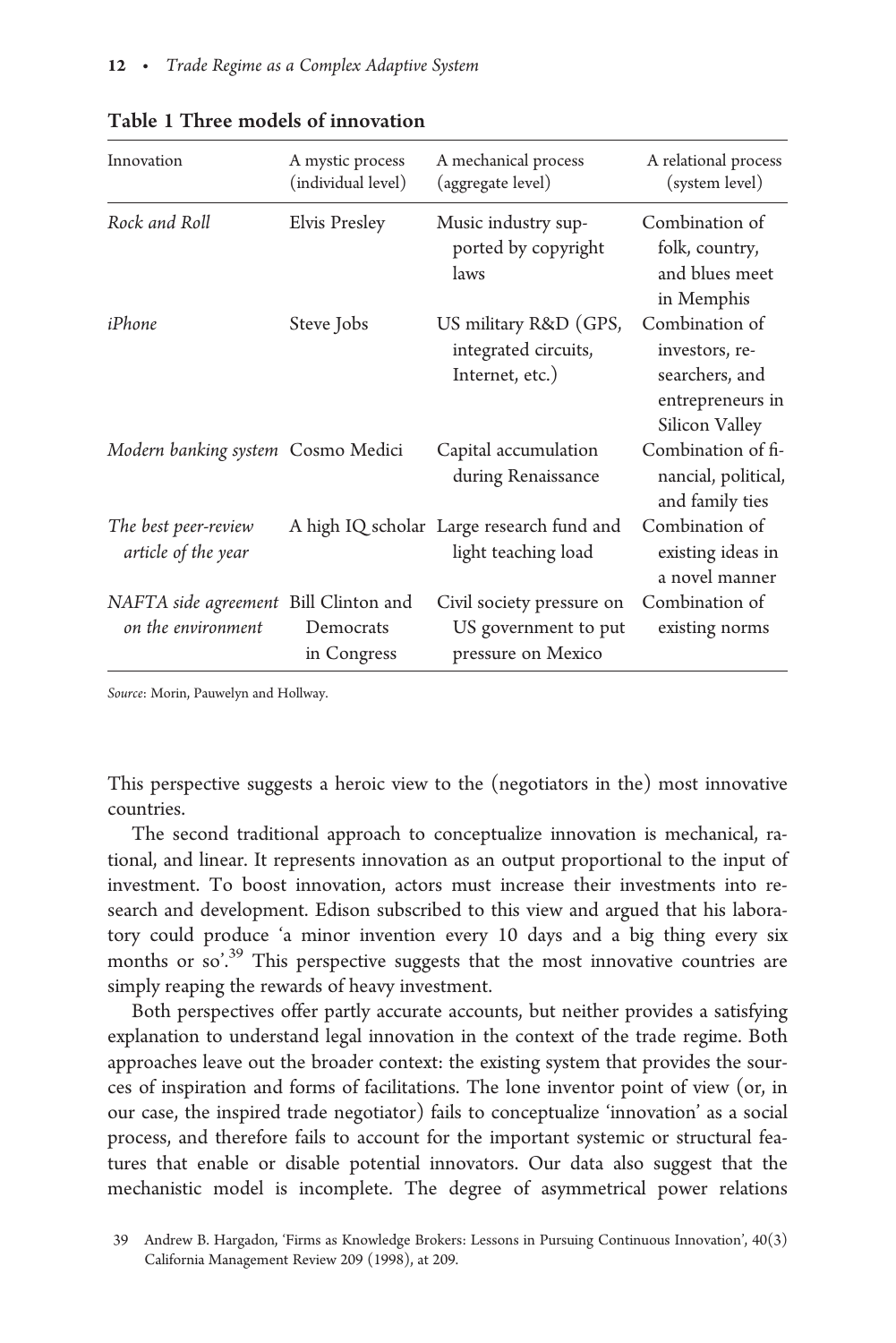| Top 10 innovative agreements |      |             | Top 10 innovative countries |       |
|------------------------------|------|-------------|-----------------------------|-------|
| Agreement                    | Date | Innovations | Country                     | Score |
| 1. NAFTA                     | 1992 | 48          | 1. United States            | 29.64 |
| 2. US-Peru                   | 2006 | 18          | 2. Canada                   | 19.70 |
| 3. Lomé IV                   | 1989 | 17          | 3. Mexico                   | 19.00 |
| 4. Lomé III                  | 1984 | 15          | 4. Peru                     | 12.33 |
| 5. Lomé II                   | 1979 | 12          | 5. EU                       | 4.64  |
| 6. Single European Act       | 1986 | 12          | 6. Singapore                | 4.16  |
| 7. EU-Hungary                | 1991 | 9           | 7. Japan                    | 3.66  |
| 8. Tokyo Codes               | 1979 | 8           | 8. Korea                    | 3.14  |
| 9. Colombia Peru             | 2012 | 5           | 9. Australia                | 2.66  |
| 10. CEAO                     | 1973 | 5           | 10. Costa Rica              | 2.50  |

<span id="page-12-0"></span>Table 2 Top innovative agreements and countries

Source: Morin, Pauwelyn and Hollway.

between two partners (the assumed input in the mechanistic model) is not steadily proportional to the number of innovations per agreement (the output). Table 2 provides the top 10 most environmentally innovative trade agreements as well as the top 10 most innovative countries. While the USA and the European Union (EU) are leading innovators, they innovate in only a limited number of agreements. They mainly innovate in regional and plurilateral agreements, such as NAFTA and the Lomé agreements. Most of their bilateral agreements see little innovation. This observation contradicts the expectation of the mechanistic model, as the relative bargaining power that the USA and the EU possess is typically higher in bilateral settings. So although there is a positive correlation between GDP per capita (an indicator of bargaining power) and the 'absolute' number of innovation per country, there is a negative correlation between GDP per capita and the 'proportional' number of innovation per country.<sup>40</sup> This makes sense if we recognize that GDP per capita is also highly correlated with the number of trade agreements. Rich countries conclude more trade agreements, providing more opportunities to innovate, but opportunities they do not use as intensively as poorer countries when they are given the opportunity.

We recognize that some governments might value and cultivate legal innovation more than others. We also recognize that power asymmetry appears to partly explain the distribution of innovation in the trade system. However, as detailed below, we believe that a system-level analysis can contribute to explain why innovations are more common as the number of parties increases.

<sup>40</sup> We regress the number of innovation ons GDP per capita (of 2014). Of course, some third factors can influence both the GDP and the number of innovations at the same time.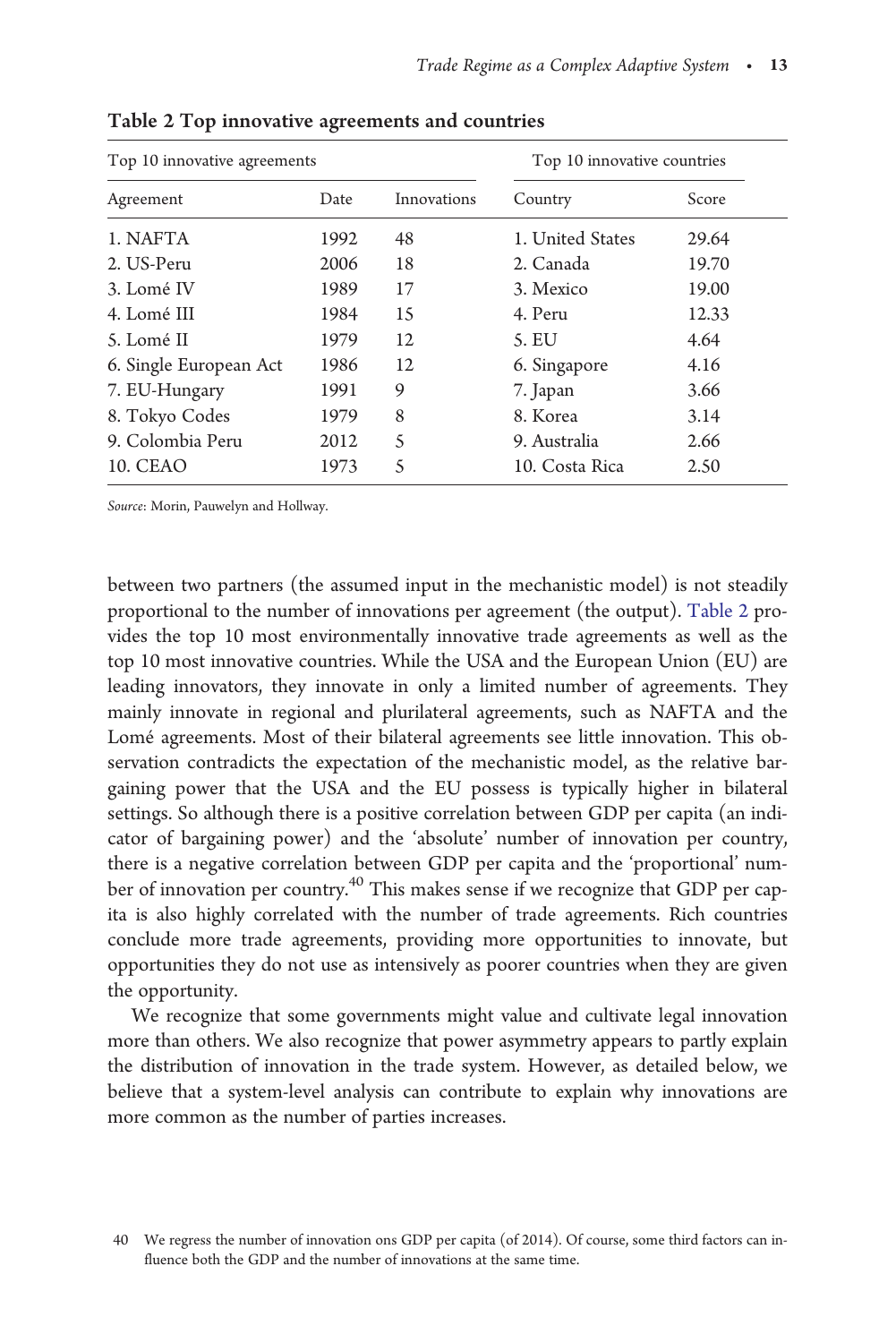#### C. Legal innovation as recombination

A CAS perspective prompts us to reformulate the issue of innovation at the system level and to locate variation in innovation within the structure of the system. We thereby concur with Strumsky et al. that 'innovation is constrained by the same evolutionary factors that regulate all complex systems'.<sup>41</sup> A CAS, whether it is a biological cell or a social system, may respond to external stimuli but is also autopoietic: it is alive, organic, recursive, and constantly produces more of itself thereby generating its own evolution.<sup>42</sup> Under this lens, one of CAS's key challenges to the existing scholarship in international studies is 'the insistence of the endemic nature of change'.<sup>43</sup>

According to the perspective of CAS, innovations always derive from existing elements [\(Table 1\)](#page-11-0). Similar to biological reproduction and genetic recombination, social innovations are the product of recombining existing ideas.<sup>44</sup> Beethoven could not have invented rock and roll, not because he was not creative enough or lacked sufficient funding, but because the musical building blocks of rock and roll—blues, jazz, western, and country music—were not available in the early 19th century. With this view it was then unsurprising that rock emerged in Memphis around the time it did, and then in turn made possible other musical genres, from heavy metal to disco.45 Combinatory processes make music genres grow in complexity and diversity over time.

When this combinatorial view of innovation is applied to the trade regime, it implies that trade negotiators invent new legal norms by combining or refining existing norms.46 For example, a norm calling for a broad public participation to the adoption of domestic environmental measures can be combined with a norm on the regular assessment of the trade agreement's environmental impact to give rise to a

- 41 Deborah Strumsky, Jose´ Lobo, and Joseph A. Tainter, 'Complexity and the Productivity of Innovation', 27(5) System Research and Behavioral Science 496 (2010), at 498.
- 42 Niklas Luhmann, Law as a Social System (Oxford: Oxford University Press, 2004) 152 and Gunther Teubner, Law as an Autopoietic System (Oxford/Cambridge: Blackwell Publishers, 1993). Jerald Hage 'Organizational Innovation and Organizational Change', 25 Annual Review of Sociology (1999), at 597.
- 43 Emilian Kavalski, Central Asia and the Rise of Normative Powers: Contextualizing the Security Governance of the European Union, China and India (London: Bloomsbury, 2015) 64.
- 44 See Hyejin Youn et al., 'Invention as a Combinatorial Process: Evidence from US Patents', 12(106) Journal of the Royal Society Interface (2015) 20150272, at 17; W. Brian Arthur, The Nature of Technology: What It Is and How It Evolves (New York: Free Press, 2009) 21. (Arthur cites Ogburn, a sociologist who provided that 'It would seem that the larger the equipment of material culture the greater the number of inventions. The more there is to invent with, the greater will be the number of inventions.')
- 45 Tana Johnson, Organizational Progeny: Why Governments are Losing Control over the Proliferating Structure of Global Governance (Oxford: Oxford University Press, 2014) 7. (In International studies, Johnson has recently argued that several new international organizations are produced and generated by existing international organizations (UN creates UNEP, which creates IPCC, etc.) thereby creating a proliferating structure of global governance. However, Johnson does not rely on CAS and looks only at organizations' design rather than rules.)
- 46 Since human beings are purposeful, innovation is not a blind and random process, as the Darwinian paradigm conceptualizes biological variation. Yet, humans are limited in their capacity to invent new norms. See Geoffrey M. Hodgson and Thorbjorn Knudsen, Darwin's Conjecture: The Search for General Principles of Social & Economic Evolution (Chicago: The University of Chicago Press, 2010) 39. (As Hodgson and Knudsen noted that 'the transfer of Darwinian principles from biological to social evolution does not imply that the detailed mechanisms of selection, variation and inheritance are similar'.)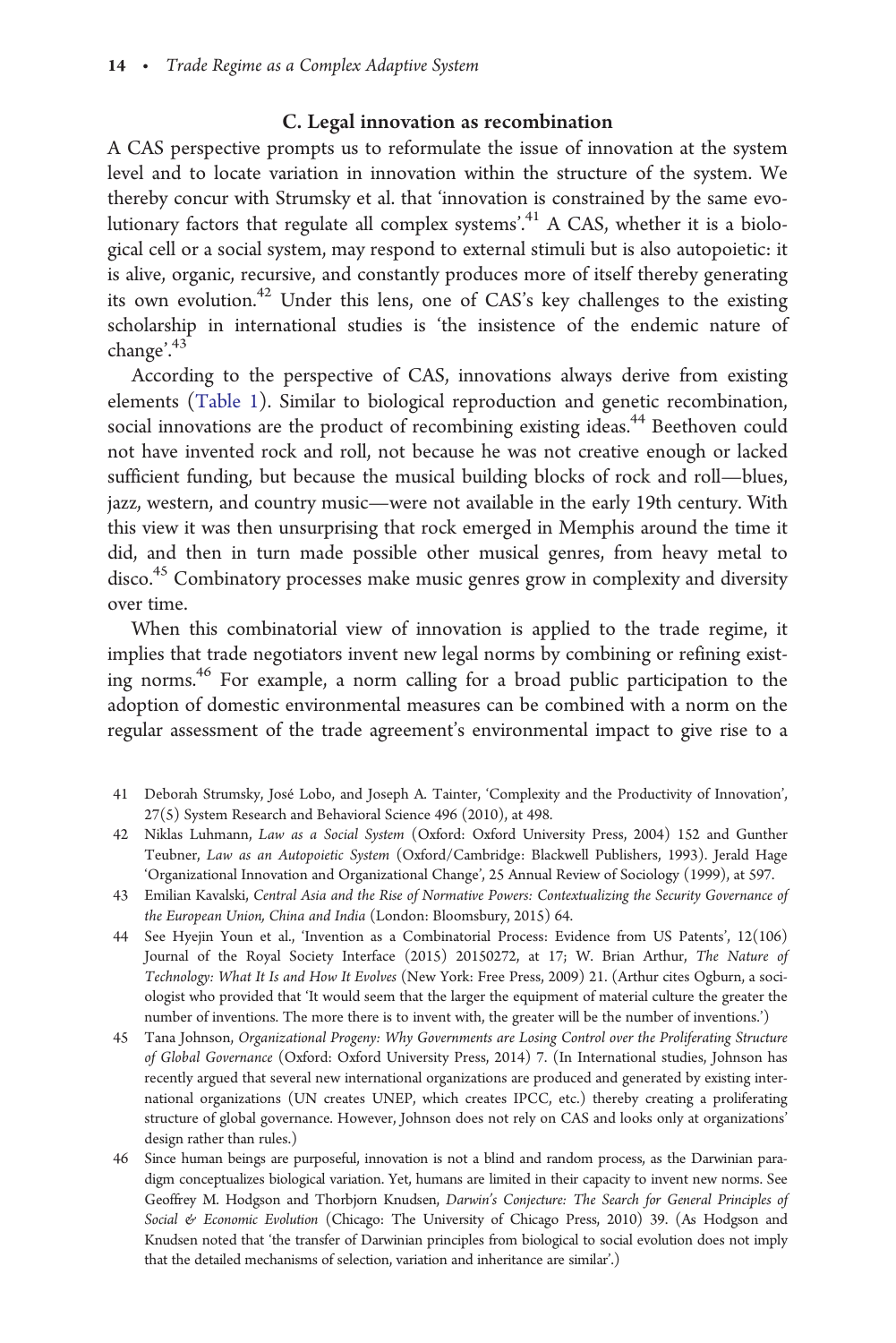

Figure 5 Proliferation of and interconnection between environmental norms in trade agreements.

Sources: Morin, Pauwelyn and Hollway.

norm providing for a broad public participation to the impact assessment of the trade agreement. This last norm was not included in early trade agreements because its building blocks were not available in the normative repertoire of trade negotiators of that time.

Figure 5 shows the proliferation of and interconnection between environmental norms in trade agreements. Each of the 280 norms of our dataset is represented by a node. These nodes are positioned vertically according to the time of their innovation. They are connected by edges that we call 'proximity links'. A proximity link is drawn each time when two norms either (i) concern the same specific issue-area (say, biodiversity, climate change, or intellectual property; the 'what' question of a norm), (ii) share a principle or underlying objective (for example, helping developing countries, increasing transparency, or protecting state sovereignty; the 'why' question of a norm), or (iii) rely on the same design mechanism or legal technique (for example, use of an exception or broad principle, reference to or incorporation of domestic laws or outside international agreements, joint cooperation, or sanctions; the 'how' question of a norm). For example, the norm on traditional ecological knowledge was linked to the norm on the role of woman in environmental protection because both rely on similar inclusive principles. The norm on traditional ecological knowledge was also linked to the norm on the equitable sharing of benefits arising from the use of genetic resources because both are thematically related to biodiversity. This family tree of legal innovation is inspired by technology networks that visualize how a combinatory process could lead to technological innovation.<sup>47</sup> Detecting proximity links between norms, on the basis of the three criteria we identified, is a good example of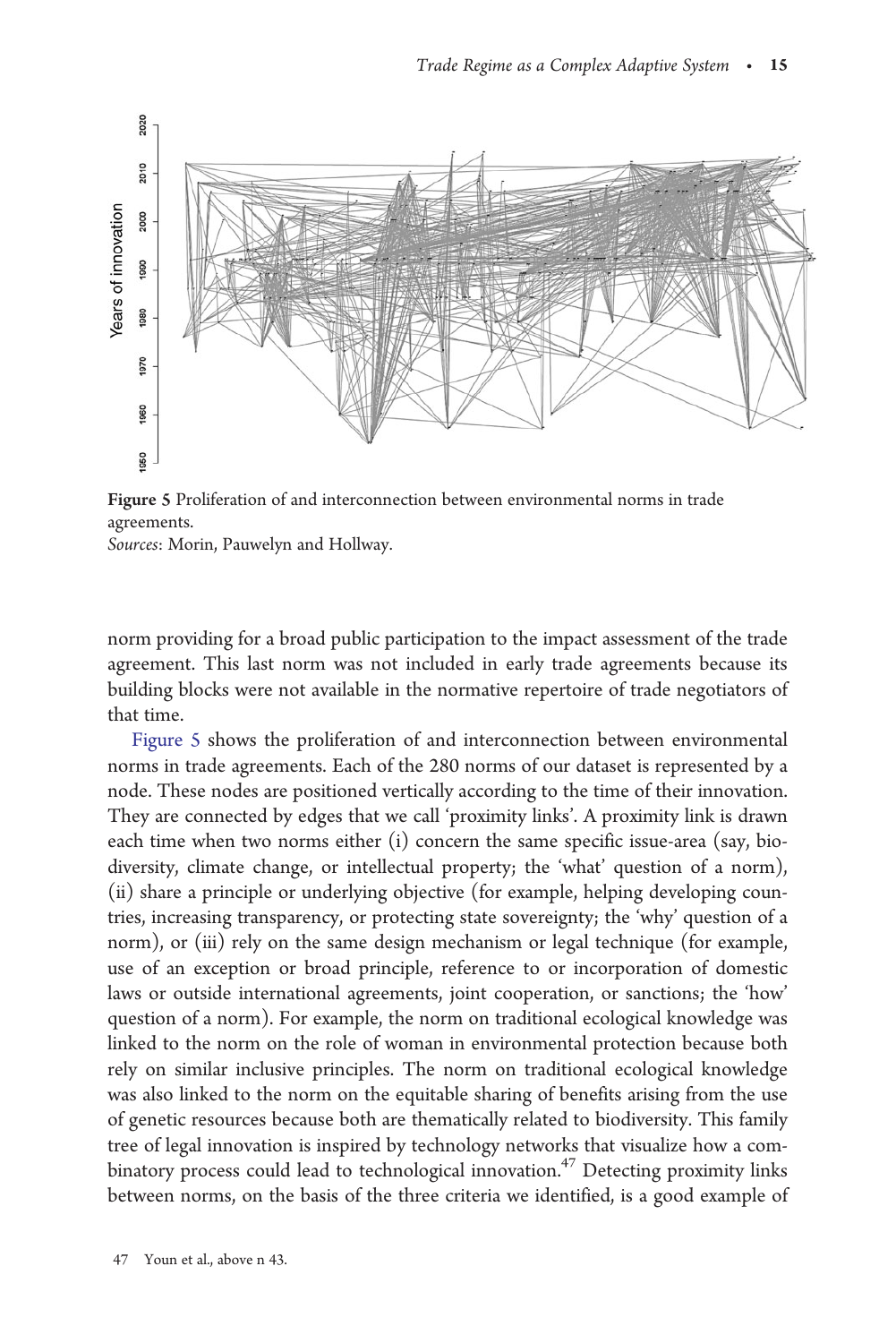an exercise where human coding currently remains more appropriate than machinerun text comparison.

Our empirical observations regarding the innovation rate, the innovators, and the place of innovation are consistent with CAS's combinatory assumptions. First, observed innovation rates suggest that innovations enable even more innovations. [Figure 1](#page-8-0) provides that the innovation rate was very slow during the 1950s and 1960s, presumably because in these early stages there were few components to be combined. As a threshold was reached in the early 1970s, the number of innovations ascended and increased sharply. As the new innovations are introduced, combinatory possibilities increase.<sup>48</sup> Against this background, some innovations occur simultaneously at different places since various trade negotiators have access to the same components to combine and innovate.49 As the trade negotiators intensively 'explore' and innovate, the ratio of accumulated legal innovations over accumulated agreements grows steadily. At the same time, the ratio of actual innovations on potential new combinations declines, as expected by CAS's combinatory assumption.<sup>50</sup>

Second, when we look at who the innovators are, we find evidence that normative diversity offers fertile ground for legal innovation. If innovations result from the combination of preexisting elements, as CAS posits, we should expect that countries with direct access to existing norms are better positioned to innovate. This is exactly what we find. Innovative countries adopted a higher amount of environmental norms in their previous trade agreements than noninnovative countries. Countries signing innovative agreements adopted on average 39% of existing norms at the time of signing, whereas those signing noninnovative agreements adopted 21% of existing norms.

Third, CAS's combinatory assumption provides that new opportunities for innovation occur where connections are made between preexisting elements. Consistent with this expectation, trade agreements between countries that are more diverse (e.g. have a different portfolio of existing environmental norms in their preexisting trade agreements), or between countries that negotiate a trade agreement for the first time, seem to be more innovative.<sup>51</sup> Moreover, plurilateral agreements, with many actors involved, include relatively more innovations. This preliminary evidence suggests that legal innovations are partly a function of the network structure and are partly endogenous.

#### D. Legal innovation as feedback

As widely recognized in the institutionalist literature, exogenous shocks and crises can provide the necessary impetus to deviate from the status quo and innovate.<sup>52</sup> In complex systems, change can also arise from endogenous feedbacks. In social

<sup>48</sup> Arthur, above n 43, at 164.

<sup>49</sup> Andreas Wagner, The Origins of Evolutionary Innovations: A Theory of Transformative Change in Living Systems (Oxford: Oxford University Press, 2011) 3.

<sup>50</sup> Youn et al., above n 43, at 1.

<sup>51</sup> James Hollway, Jean-Frédéric Morin, Joost Pauwelyn, Endogenous Legal Innovation in the Trade Governance Complex. Working Paper, 2017.

<sup>52</sup> Jeff D. Colgan, Robert O. Keohane, and Thijs Van de Graaf, 'Punctuated Equilibrium in the Energy Regime Complex', 7 Review of International Organization (2012), at 117.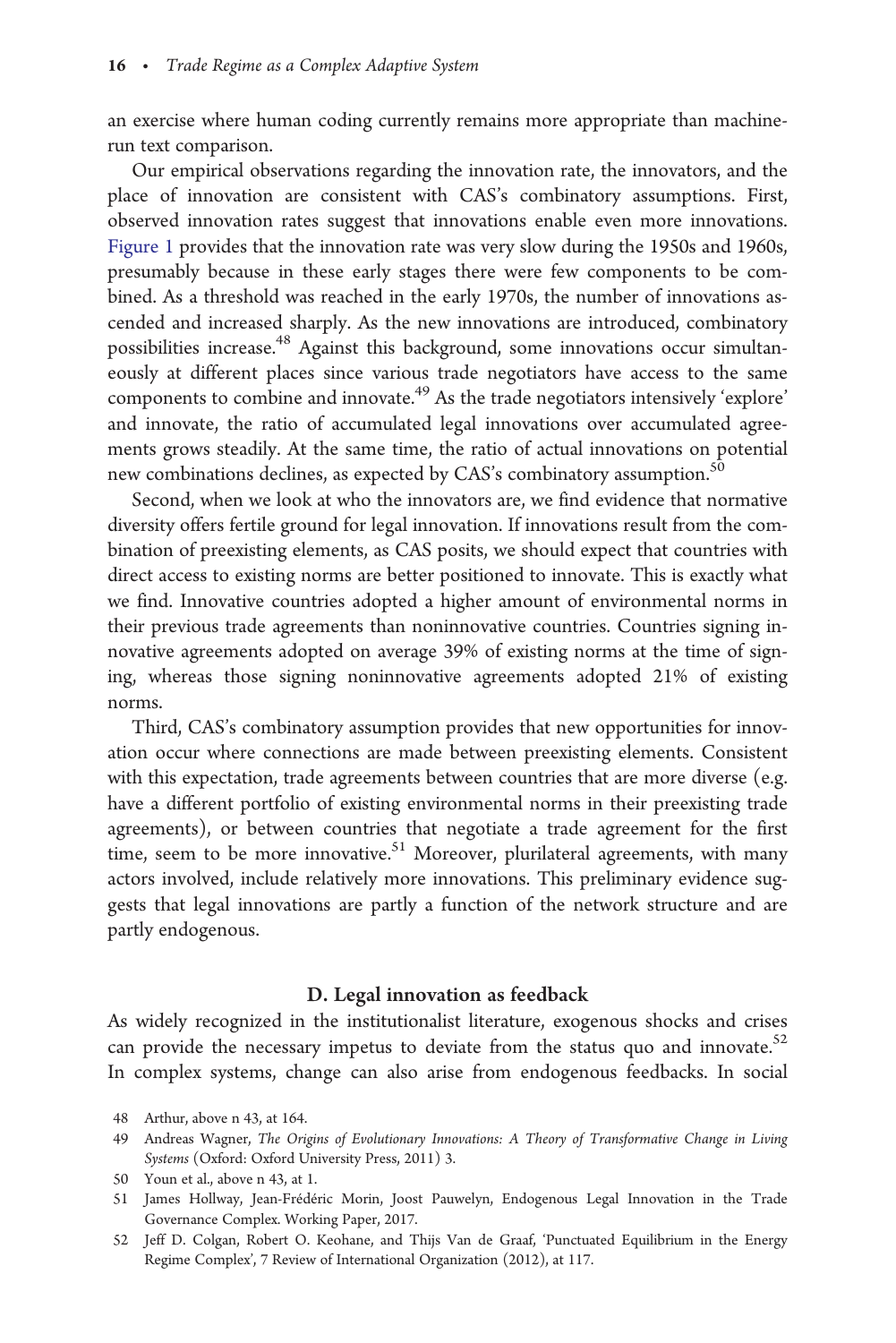systems, these endogenous feedbacks often take the form of learning from earlier experiences.<sup>53</sup> Learning links actors to their environment, and the past to the present.<sup>54</sup> It makes social systems highly dynamic, unstable, and nonlinear.

In the trade regime, learning from existing trade agreements can occur through various mechanisms including impact assessments, academic research, intergovernmental committee activities, and dispute rulings. Of all these learning mechanisms, there is strong evidence that controversial dispute settlement rulings lead to legal innovation in new or renegotiated agreements.<sup>55</sup> As Pauwelyn observes, disputes force countries 'to organize themselves, reconsider decisions and learn from prior mistakes'.<sup>56</sup>

It is worth noting that countries that are frequently involved in trade disputes are also among the most innovative. The USA, the EU, and Canada are most frequently involved in disputes related to environmental measures, either at the WTO or in regional dispute settlement mechanisms. They are also among the most environmentally innovative in trade agreements, as identified in [Table 2](#page-12-0). The USA has been particularly challenged for its environmental measures under the WTO dispute settlement mechanism. Of the nine GATT/WTO disputes directly related to an environmental measure, six have the USA as respondent.<sup>57</sup> The USA was also involved in the greatest number of environmental innovations to the trade regime.

The 'Tuna-Dolphin' dispute, for example, led the USA to innovate. In the early 1990s, the USA was restricting imports of tuna products from countries that did not meet specific dolphin protection standards. Mexico considered this restriction an unnecessary unilateral protectionist measure and filed a complaint under the GATT in 1991, at a time when NAFTA negotiations were about to start. US environmental groups perceived this Mexican complaint as a challenge to hard-fought 'dolphinfriendly' tuna legislation.<sup>58</sup> In this context, a large coalition of US environmental groups, primarily the National Wildlife Federation, the World Wildlife Fund, and the Natural Resources Defense Council, pressured President Bush to address environmental concerns. Importantly, these environmental groups were actively supported by labor unions for whom environmental issues were a convenient way to denounce Mexican weak regulations and weak enforcement.59 Under this joint pressure exerted by environmental and labor groups, Bill Clinton announced that he would not sign the NAFTA implementing bill unless side agreements on labor and the environment

- 53 Modelski, above n 10, at 7.
- 54 Peter M. Haas and Ernst B. Haas, 'Learning to Learn: Improving International Governance', 1(3) Global Governance 255 (1995) at 269.
- 55 See Pauwelyn, above n 1, at 380. See also Jean-Frédéric Morin and Gilbert Gagné, 'What Can Best Explain the Prevalence of Bilateralism in the Investment Regime?', 36(1) International Journal of Political Economy 53 (2007), at 68.
- 56 Pauwelyn, above n 1, at 410.
- 57 For our purpose, we do not consider disputes primarily related to public health (for example, the Asbestos case) to be related to the environment.
- 58 Michael Strange, 'Implications of TTIP for Transnational Social Movements and International NGOs', in Jean-Frédéric Morin et al. (eds), The Politics of Transatlantic Trade Negotiations: TTIP in a Globalized World (Abingdon: Routledge 2016), at 82.
- 59 Vinod K. Aggarwal, 'U.S. Free Trade Agreements and Linkages', 18(1) International Negotiations 89 (2013), at 91.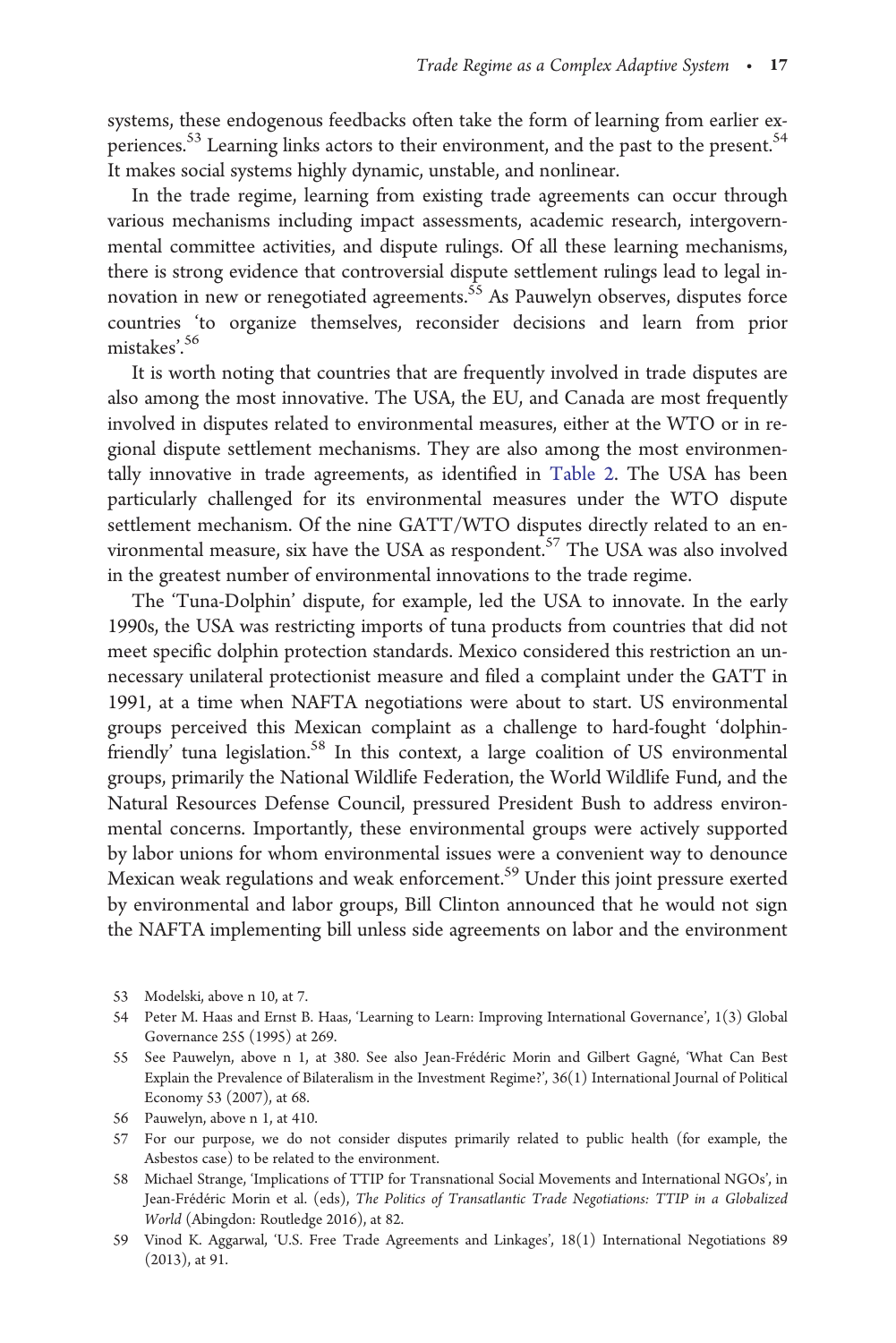were concluded. Also, at the request of US negotiators, NAFTA includes several legal innovations protecting the regulatory sovereignty of NAFTA states.<sup>60</sup> Taken together, NAFTA and its environmental side agreement contain the highest number of environmental legal innovations of all the 680 trade agreements analyzed.

The USA has continued to learn from trade disputes after the adoption of NAFTA. Several investor–state disputes relating to environmental protection occurred under NAFTA's Chapter 11 and provided new learning opportunities. These disputes include the Glamis Gold, Metalclad, Ethyl, Myers, Sun Belt, Methanex, Crompton, Clayton, St Mary's VCNA, Windsteam, and Lone Pine cases. Following these controversial investor–state disputes, provisions related to the environment were added in the investment chapter of subsequent US trade agreements, including a reference to multilateral environmental agreements, a recognition of the parties' right to exercise discretion with respect to environmental matters, and a definition of environmental law. <sup>61</sup> US negotiators also systematically added an annex to clarify that: '[...] non-discriminatory regulatory actions designed and applied to protect  $[...]$  the environment, do not constitute indirect expropriation'.<sup>62</sup> As Jandhyala, Henisz, and Mansfield have noted, these safeguards for host countries result from a better understanding of 'the legal liability and the potential costs of BIT signing', gained from the experience of controversial disputes.<sup>63</sup>

The USA is not the only actor to have turned learning from trade disputes into legal innovations. An interesting case is the dispute opposing Austria to the European Commission before the European Court of Justice. Austria adopted legislation in 2003 restricting lorries of over 7.5 tons and carrying certain goods from driving on a section of the A12 motorway to protect the quality of the ambient air. In 2005, the European Court of Justice found this restriction to be equivalent to a quantitative restriction to trade that could not be justified under environmental grounds since the aim pursued could be achieved by less restrictive means.<sup>64</sup> A few months later, the 2006 Albania–EU Stabilization and Association Agreement introduced an unprecedented provision stating that 'exceptional national standards [on gaseous and particulate emissions for heavy goods vehicles] should be avoided' and 'vehicles which comply with [international environmental standards] may operate without further restriction in the territory of the parties'.<sup>65</sup> These examples show how the trade CAS throws up novel disputes that it must then resolve itself in new ways, thereby driving innovation.

- 61 Gilbert Gagné and Jean-Frédéric Morin 'The Evolving American Policy on Investment Protection: Evidence from Recent FTAs and the 2004 Model BIT', 9 Journal of International Economic Law (2006), at 357.
- 62 E.g. TransPacific Partnership Annex 9-B 3(b)
- 63 Srividya Jandhyala, Witold J. Henisz, and Edward D. Mansfield, 'Three Waves of BITs: The Global Diffusion of Foreign Investment Policy', 55(6) The Journal of Conflict Resolution 1047 (2011), at 1056.
- 64 Commission of the European Communities v Republic of Austria, Case C-320/03, 15 November 2005.

65 Statibilization and Association agreement between the European Communities and their Member States, of the one part, and the Republic of Albania of the Other, 12 June 2006, Protocol 5 on land Transport Article 15.

<sup>60</sup> See also Richard H. Steinberg, 'Trade-Environment Negotiations in the EU, NAFTA, and WTO: Regional Trajectories of Rule Development', 91(2) The American Journal of International Law 231 (1997), at 245.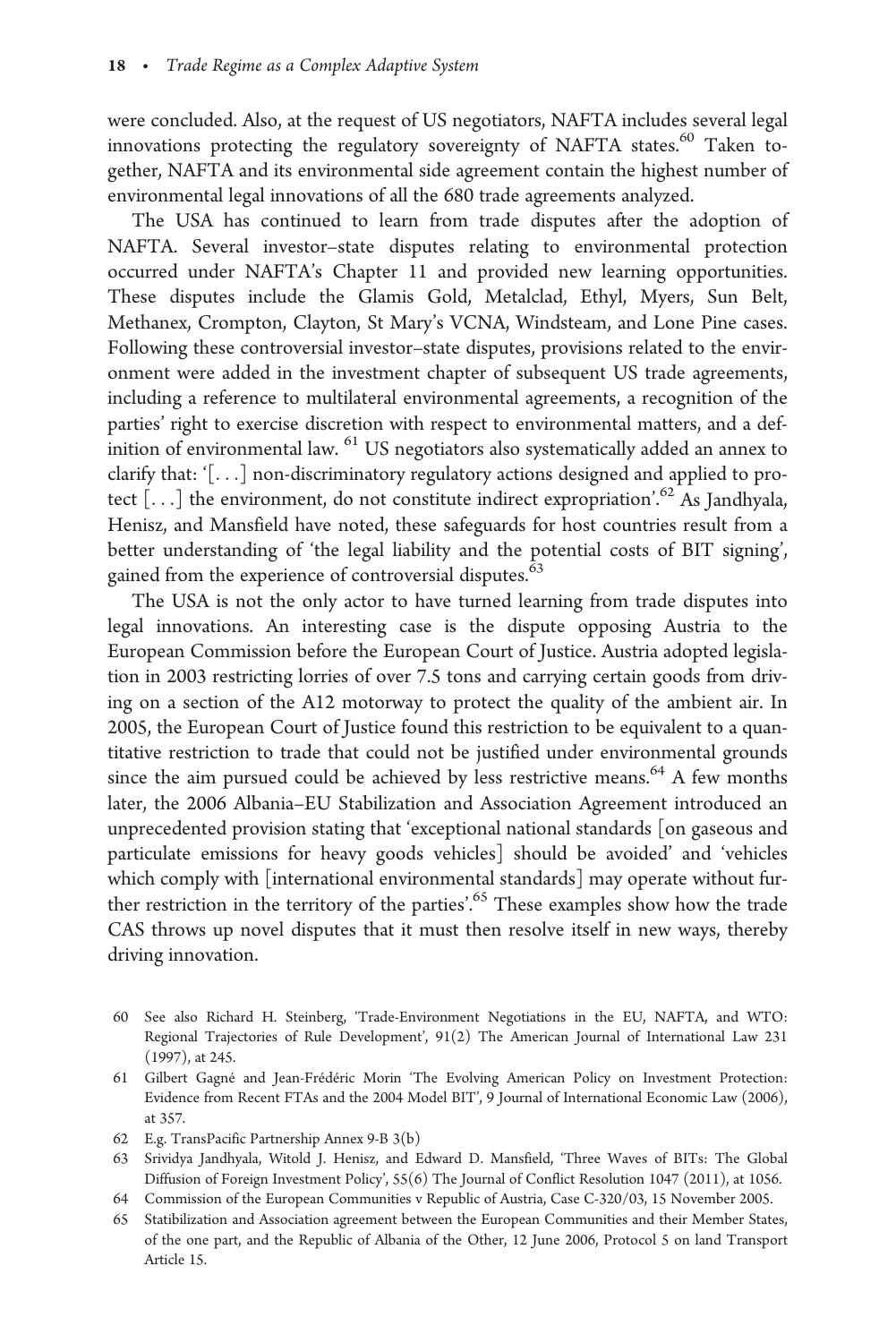Analyzing the trade regime as a CAS does not rule out the possibility that exogenous factors, such as the conclusion of new multilateral environmental agreements or the election of new governments, can help explain particular innovations. Complex systems remain open to their environment and coevolve with adjacent systems. However, we find evidence suggesting that at least some legal innovations arise endogenously from the trade system. The next section argues that endogenous processes also appear to drive the adoption of these innovations.

## IV. EXPLOITATION: ADOPTION OF EXISTING ENVIRONMENTAL NORMS IN TRADE AGREEMENTS

Innovation can be costly: it can be risky, potentially exacerbating the problem or creating new problems that are difficult to anticipate; it can be expensive to successfully identify and introduce innovative legal norms; and it can be inefficient to search for novel solutions where a wide and diverse pool already exists. Therefore, it can be considerably less risky, less expensive, and more efficient to utilize norms already in circulation.

Thus, while trade negotiators continue to innovate, the rate of innovation per agreement has declined. For example, while the recent TPP may be the 'greenest' trade agreement ever, with no less than 136 different environmental norms, only two of these were really new (on the prevention of environmentally harmful subsidies). The other 134 were copied from preexisting trade agreements.<sup>66</sup> Another recent example, the Canada-EU trade agreement, includes only one innovation among 114 environmental norms (an exclusion of water from its scope). What these two examples point to is the increasing use of existing norms as opposed to innovating new ones.

Notwithstanding the absence of central coordination in the trade system, the spread and similarity of environmental norms in the 'spaghetti bowl' of trade agreements is striking. This references the feature of CAS of an emerging order in the absence of centralization. The homogenization of the trade system is the result of at least two processes: one operating on norms and one operating on agreements. First, order is achieved by some individual environmental norms being used in most trade agreements. Second, order is achieved by some groups of environmental norms being used across trade agreements.

#### A. Adoption of individual norms

Environmental norms are increasingly found in trade agreements. As [Figure 6](#page-19-0) shows, almost every recent trade agreement signed includes at least one environmental norm. Moreover, the average number of environmental norms found per agreement has steadily increased. The average amount of environmental norms in trade agreements was only 2 in 1947 but grew to 63.7 in 2014. Of all trade agreements concluded since 2005, 70.4% include at least 10 different types of environmental norms.

<sup>66</sup> See also Todd Allee and Andrew Lugg, 3(3) 'Who Wrote the Rule for the Trans-Pacific Partnership?', Research and Politics (2016), at 1–9. Todd Allee and Manfred Elsig, Are the Contents of International Treaties Copied-and-Pasted? Evidence from Preferential Trade Agreements. World Trade Institute Working Paper no 8, 2016.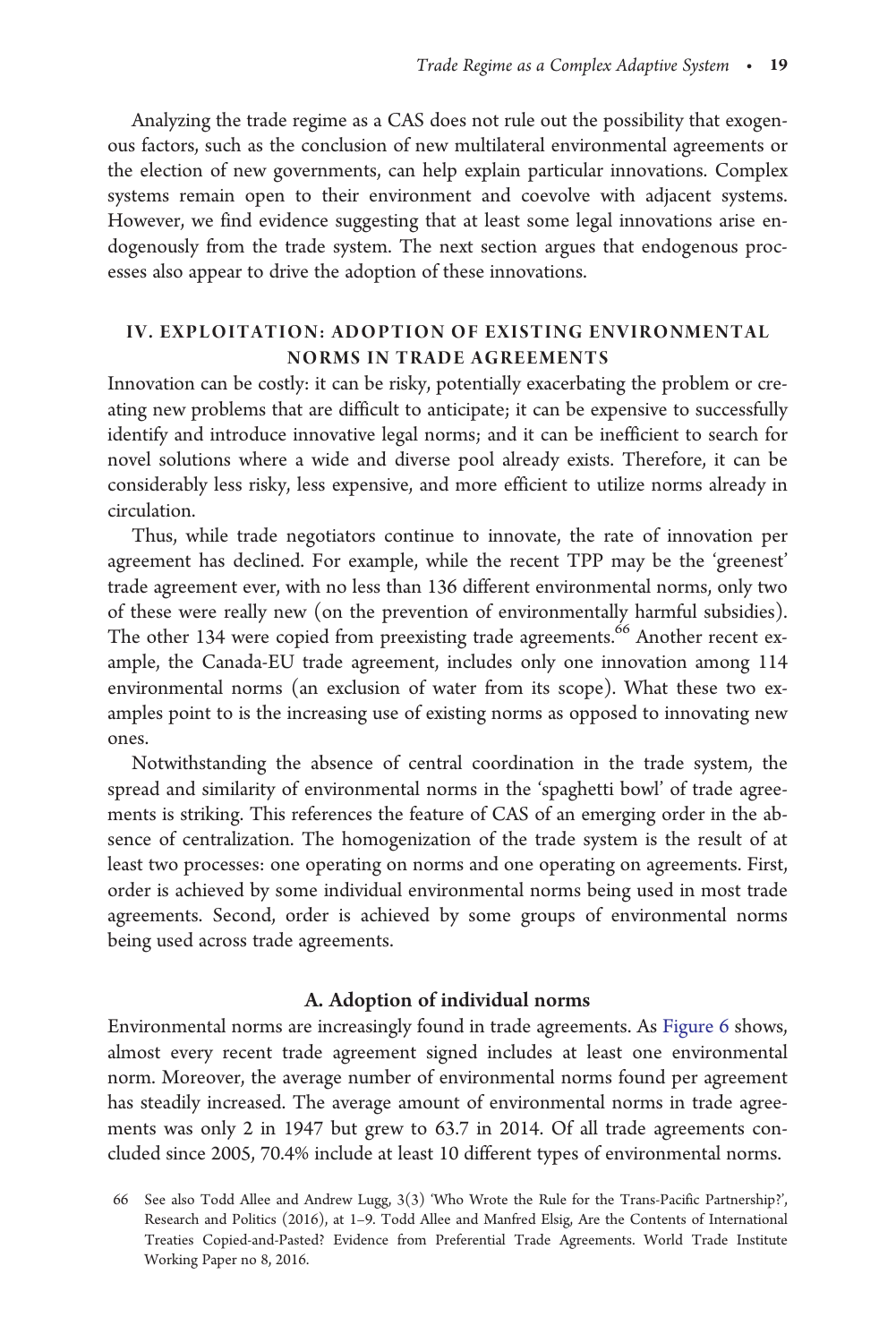<span id="page-19-0"></span>

Figure 6 Growth of PTAs and environmental norms per PTA by year (1950–2010). Source: Morin, Pauwelyn and Hollway.

However, while environmental norms are becoming more common in trade agreements, some environmental norms appear more than others. In fact, most environmental provisions can only be found in a few trade agreements. For example, the common but differentiated responsibility principle, the obligation to ratify the Kyoto Protocol and the use of geographical indications to protect the environment are only found in the EU's trade agreements. Similarly, only in the US trade agreements do we find the possibility to have a suspension of trade concessions when a country does not provide monetary compensation for failure to comply with its own environmental laws. As [Figure 7](#page-20-0) shows, only 18 environmental norms are found in more than 100 trade agreements.

At first, this might suggest that there is little order to the trade regime CAS. Most innovations are not widely adopted. But the top 10 most reused environmental norms, shown in [Table 3,](#page-20-0) appear in approximately a quarter to half of all trade agreements.

Several factors can explain why some norms are more widely adopted than others, including the relative power of their initial proponents and the number of parties to the agreement that first introduced the innovation.<sup>67</sup> But one important contributing factor seems to be the time of innovation. As [Table 3](#page-20-0) suggests, most of the widely reproduced norms were first introduced in the early days of the modern trade regime. Innovations introduced by the GATT in 1947, for example, remain among the most widely adopted norms in the trade system. These initial innovations have longterm impacts.

Such sensitivity to primary conditions is typical of CASs. Since positive feedbacks generate increasing returns, relatively minor choices between norms at early stages

<sup>67</sup> Dominique Bruhn et al., 'Diffusion of Environmental Norms through Trade Agreements: Evidence of the Provision-level'.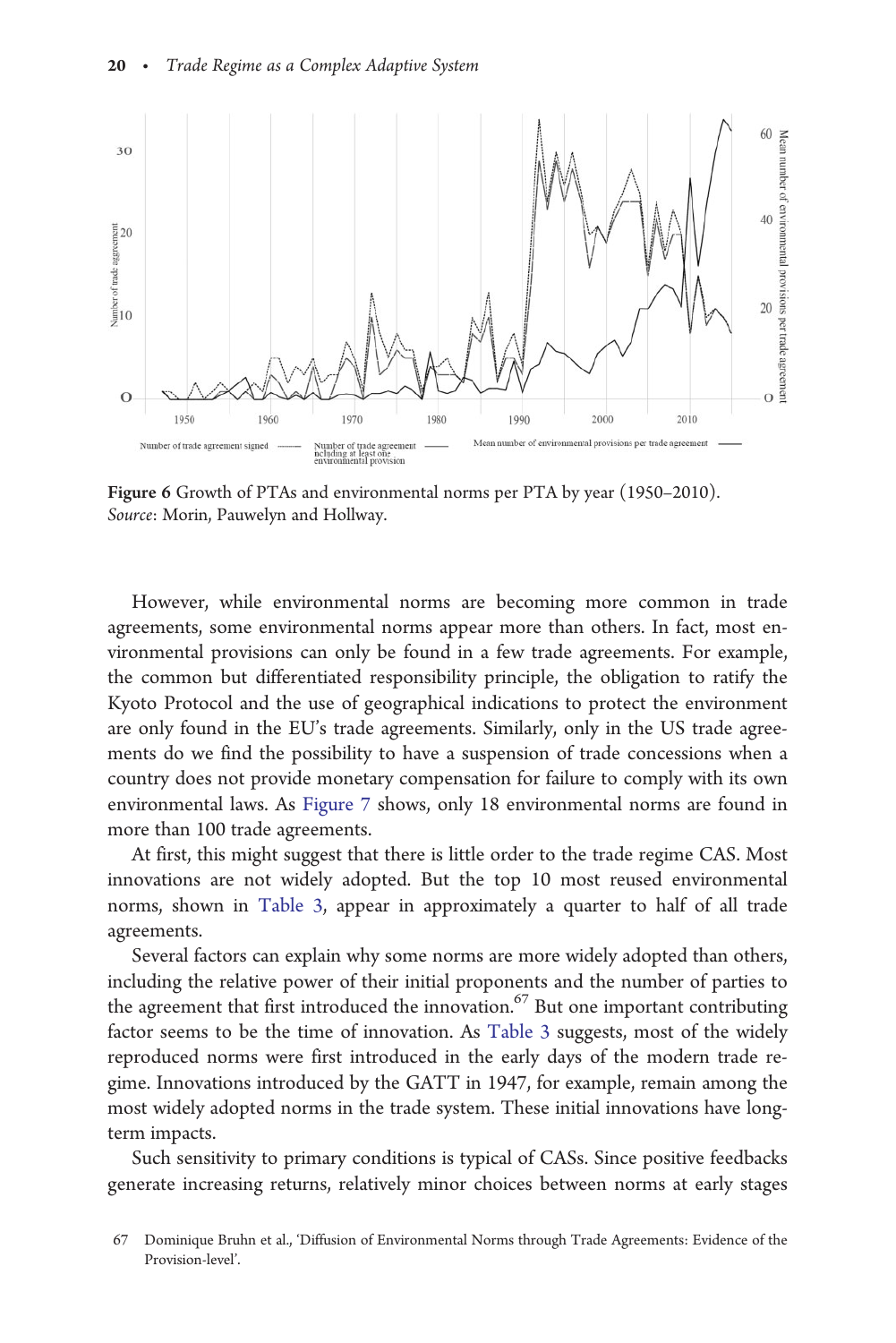<span id="page-20-0"></span>

Figure 7 Growth of environmental norms in trade agreements. Source: Morin, Pauwelyn and Hollway.

| Environmental norm                                                                                                                               | Trade agreement<br>where the norm<br>first appeared | Number of trade<br>agreements that<br>include the norm |
|--------------------------------------------------------------------------------------------------------------------------------------------------|-----------------------------------------------------|--------------------------------------------------------|
| 1. Exception for the conservation of<br>natural resources                                                                                        | <b>GATT 1947</b>                                    | 323                                                    |
| 2. Exception for the life of animal or<br>plant (without necessity condition)                                                                    | Canada Portugal 1954                                | 312                                                    |
| 3. Other reference to international en-<br>vironmental institutions                                                                              | Treaty of Rome 1957                                 | 256                                                    |
| 4. Exception for measures necessary<br>to protect the life of animal or plant                                                                    | <b>GATT 1947</b>                                    | 247                                                    |
| 5. Right to apply technical barriers to<br>trade (TBT) measures related to<br>the environment                                                    | Tokyo Codes 1979                                    | 234                                                    |
| 6. Right to derogate from the regular<br>adoption procedure of a TBT meas-<br>ure in case of environmental<br>emergency                          | <b>EFTA 1960</b>                                    | 231                                                    |
| 7. Prevalence of an environmental<br>agreements other than main multi-<br>lateral environmental agreements<br>(MEAs)] in case of incompatibility | Treaty of Rome 1957                                 | 214                                                    |
| 8. SPS measures and the environment                                                                                                              | <b>NAFTA 1992</b>                                   | 200                                                    |
| 9. Commitment to implement an en-<br>vironmental agreement (other than<br>main MEAs)                                                             | Finland Poland 1976                                 | 166                                                    |
| 10. Vague commitments to cooperate<br>on environmental matters                                                                                   | <b>European Community</b><br>and Algeria 1976       | 154                                                    |

# Table 3 Top 10 most reused environmental norms

Source: Morin, Pauwelyn and Hollway.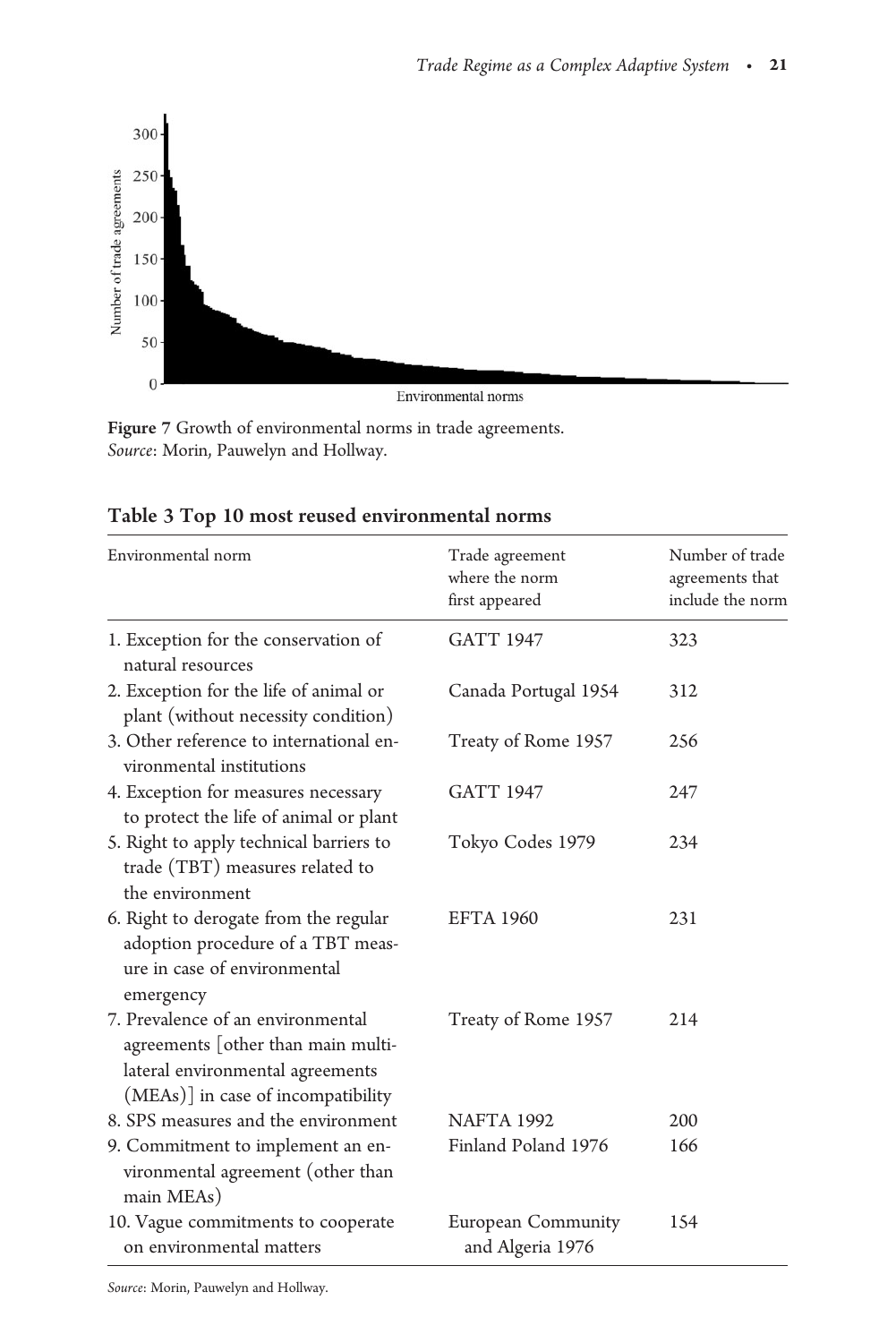can cause these norms to accumulate an advantage in popularity over other norms. This is referred to as path dependency, the butterfly effect, preferential attachment, or the Matthew Effect. This can explain why a relatively minor exception for the conservation of exhaustible natural resources became the most widely adopted norm in the trade system, now found in at least 323 trade agreements: it was introduced early in the evolution of the system, in 1947 with the GATT. As Pauwelyn explains:

Once a product, contract clause, BIT phrase or FTA approach has become the dominant standard in the market ... the accrued network externalities [e.g. positive effects linked to many actors using the same standard, think of electric plugs or internet connectivity protocols] give it an important edge over newly introduced innovations, even innovations that are clearly better. Applied to networks linked together by commonly used complementary legal provisions or treaties, the 'excess inertia' of widely used treaty or contract clauses—think of the phrases 'fair and equitable treatment', 'national treatment' or particular formulations of an umbrella clause—essentially derives from a search for predictability with network externalities reducing uncertainty.<sup>68</sup>

Of course, norms introduced early have had more opportunities of adoption than more recent innovations, as more trade agreements were adopted following their introduction. To take this into account, we calculated the 'adoption rate', which is obtained by dividing the times that a norm has been adopted after its first introduction by the number of agreements signed since its introduction to the trade regime CAS. This rate is plotted over time in [Figure 8.](#page-22-0) It shows that the older innovations have a higher adoption rate than recent ones, even when we take into account the number of opportunities for a norm to diffuse in agreements adopted after its introduction. This suggests that early norms have a distinct advantage.

The most widely adopted norms impose some order on the trade regime CAS through their popularity. Their generality suggests some environmental norms have been consolidated into the trade negotiator's repertoire. Indeed, [Figure 9](#page-22-0) plots how many norms are exposed to what proportion of countries in the system. After all, a single plurilateral or multilateral agreement covers a wide number of countries; countries that may not need to incorporate that norm into further trade agreements. It shows that while many norms have not been adopted by many countries, a considerable number of environmental norms are exposed to about half the state system. This is indicative of some order spanning a good section of the system.

#### B. Adoption of sets of norms

It is not only individual norms that are selected from the pool to mitigate the costs of innovation, but sometimes whole sets of environmental norms. The proliferation of institutions offers negotiators strong incentives to favor isomorphism.<sup>69</sup> By duplicating standardized agreements, negotiators can rationalize their limited resources

<sup>68</sup> Pauwelyn, above n 1, at 414.

<sup>69</sup> Paul J. DiMaggio and Walter W. Powell, 'The Iron Cage Revisited: Institutional Isomorphism and Collective Rationality in Organizational Fields', 48(2) American Sociological Review 147 (1983), at 156.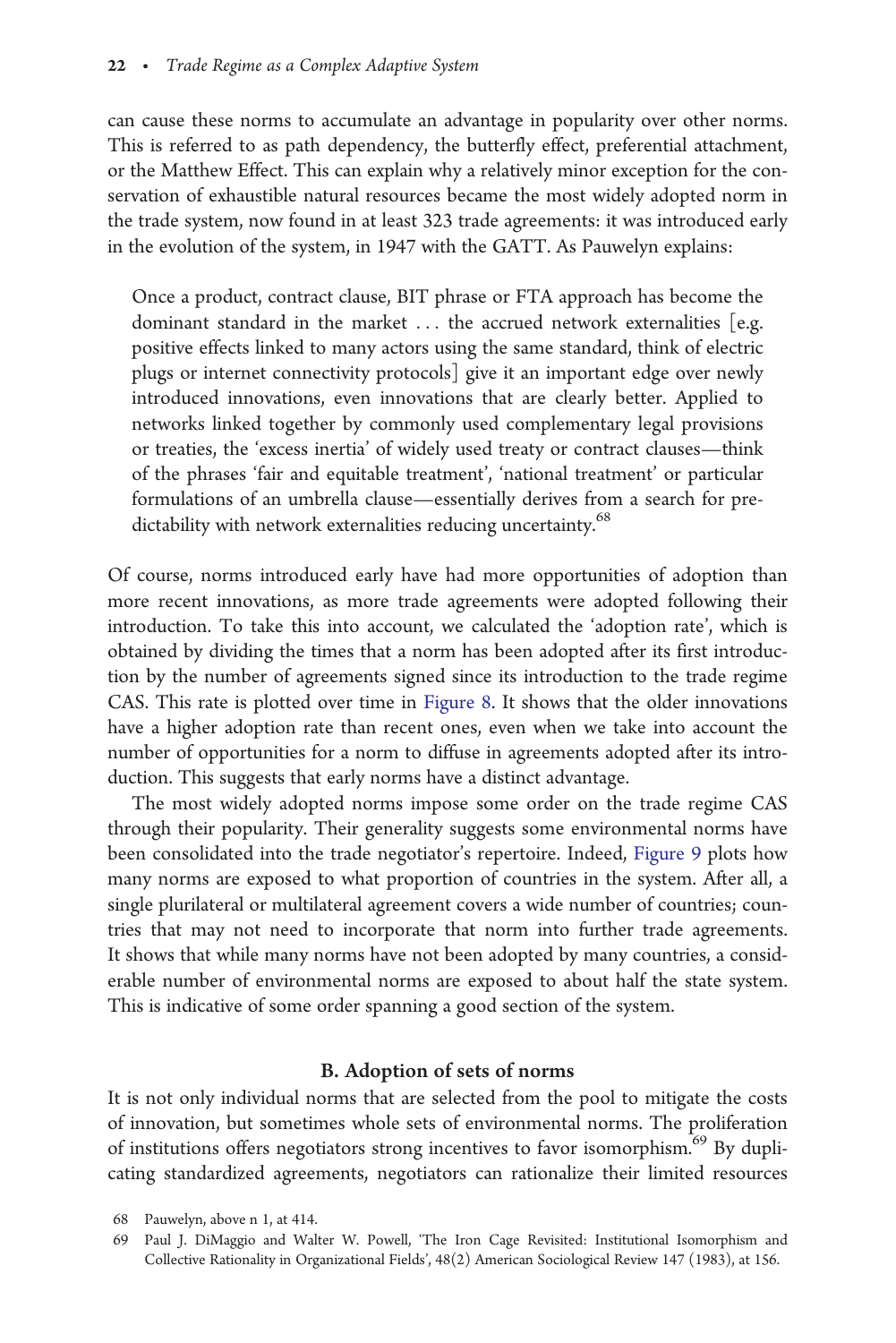<span id="page-22-0"></span>

Figure 8 Adoption rate of environmental norms over time. Source: Morin, Pauwelyn and Hollway.



Figure 9 The adoption of environmental norms across countries. Source: Morin, Pauwelyn and Hollway.

when they are engaged in simultaneous negotiations. They can assert their authority as experts by concealing their uncertainty as well as reduce transaction and management costs arising from the supervision of several agreements. This may explain why several countries or customs unions have designed template or boilerplate PTAs from which they appear reluctant to deviate.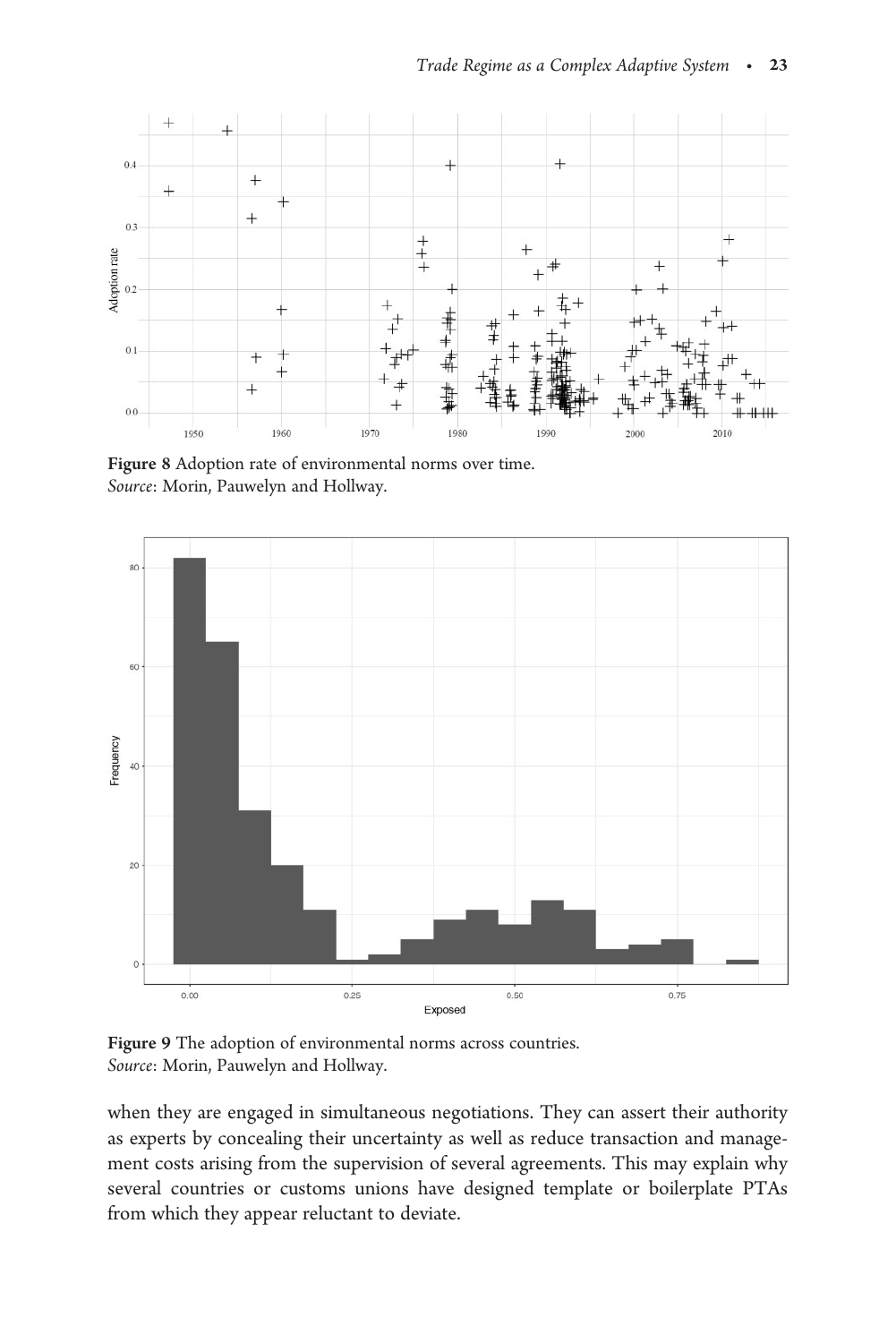

Figure 10 Heat mapping of the similarity of trade agreements by year. Source: Morin, Pauwelyn and Hollway.

We can observe this commonality in sets of norms in Figure 10, which provides a heat map of the overlap in environmental norms between trade agreements ordered chronologically along the  $x$  and  $y$  axes. The light gray hue at the top left and bottom right corner is associated with higher Jaccard distance measures, suggesting disparity between more recent and older agreements. Figure 10 shows that agreements tend to resemble other agreements of their time; that there are trends in institutional design.

Characteristics of recent PTAs are strong predictors—perhaps even better than power asymmetry and countries' economic properties—of the features of agreements that follow.<sup>70</sup> This is because previous PTAs that are perceived as successful are considered good benchmarks from which to begin negotiations and can even introduce a status quo bias. The consequence for the system though is order. The adoption of whole sets of environmental norms from one agreement to another generates a local form of order as sets of agreements converge to isomorphic forms.

We expect this templating strategy to be increasingly used. As the landscape of environmental norms in trade agreements is expanding exponentially, it becomes less necessary to explore uncharted territories compared to the relatively low costs and positive network externalities of exploiting the known landscape. Trade negotiators face reduced incentives to explore new possibilities where sufficient solutions exist.<sup>71</sup> The EU, for example, has moved from an eclectic to a highly standardized approach.72 Until 2008, the EU adjusted the environmental provisions in its PTAs to

<sup>70</sup> See Chen and Joshi, above n 23, at 239; Brandon J. Kinne, 'Network Dynamics and the Evolution of International Cooperation', 107(4) American Political Science Review 766 (2013), at 766.

<sup>71</sup> Youn et al., above n 43, at 5.

<sup>72</sup> Jean-Frédéric Morin and Myriam Rochette, 'Transatlantic Convergence of PTAs' Environmental Clauses'; Sikina Jinnah and Elisa Morgera, 'Environmental Provisions in American and E.U. Free Trade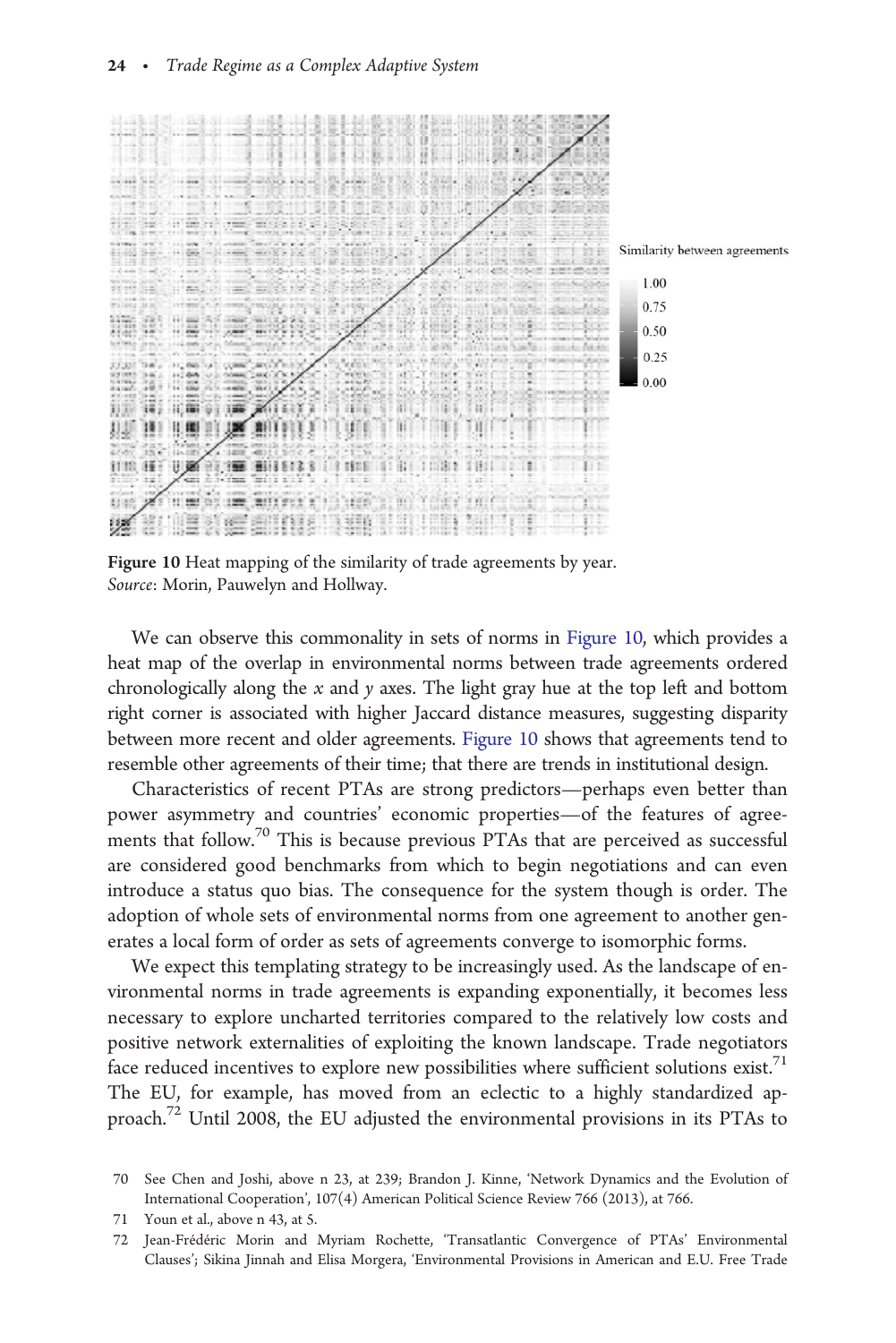the political, economic, and ecological context of its trade partners. However, more recent EU trade agreements systematically include a chapter on sustainable development, which evolves only incrementally from one negotiation to the next. While this one-size-fits-all strategy is what the USA has been doing since NAFTA, the standardization of trade negotiations is relatively new for the EU.

The landscape of environmental norms in trade agreements is constantly expanding and becomes more intensively exploited, with neither an endpoint nor any final resting point. As the example of environmental provisions illustrates, the trade regime seems to grow as any other CAS. Evolution at the edge of order (adoption) and chaos (innovation) increases the normative development of the trade regime.

#### V. CONCLUSION

We have argued that the trade regime can be usefully conceived of as a CAS. Not only does it have the features of a CAS—multiple heterogeneous elements, no central coordination, interdependency, simple rules of operation, a multiscalar structure, and openness—but adopting a CAS perspective provides a rich view of its evolution. It points to a system that creates its own, nonlinear opportunities for exploration and exploitation beyond simply the influence of exogenous pressures and crises.

We illustrated the interest of a CAS view by looking at the innovation and adoption of environmental norms in the trade regime. These norms and their presence in trade agreement texts were identified by relying on human coding.<sup>73</sup> This is because the same legal norms can be expressed in different ways that computers cannot yet recognize well. That said, the text segments coded for each of our 280 different categories of environmental norms could be used for training a parser to recognize specific and ambiguous norms in the future.

We argued that it is useful to view the trade regime as a CAS because it highlights endogenous, self-generating processes underlying the contemporary regime's complexity. Legal innovation, it seems, partly emerges out of opportunities in the structure of the system itself. Though legal innovation is influenced by exogenous factors, it seems also affected by endogenous forces, such as the recombination of existing legal building blocks and learning from the experience of earlier agreements and past disputes.

We also argued that, as this pool of environmental norms used in trade agreements increases through innovation, actors turn to strategies of exploitation to reap benefits while curtailing costs associated with innovation. Such strategies can include choosing individual norms 'off-the-shelf' as required following a mechanism of preferential attachment. This is corroborated by some environmental norms becoming particularly popular in their employment in trade agreement texts. Other strategies include templating or boilerplating, in which whole groups of environmental norms are ported from one agreement to another. This is preliminarily evidenced in the similarity in the selection of environmental norms across actors and across time.

Agreements: A Preliminary Comparison and Research Agenda', 22(3) Review of European Community and International Environmental Law 324 (2013), at 337.